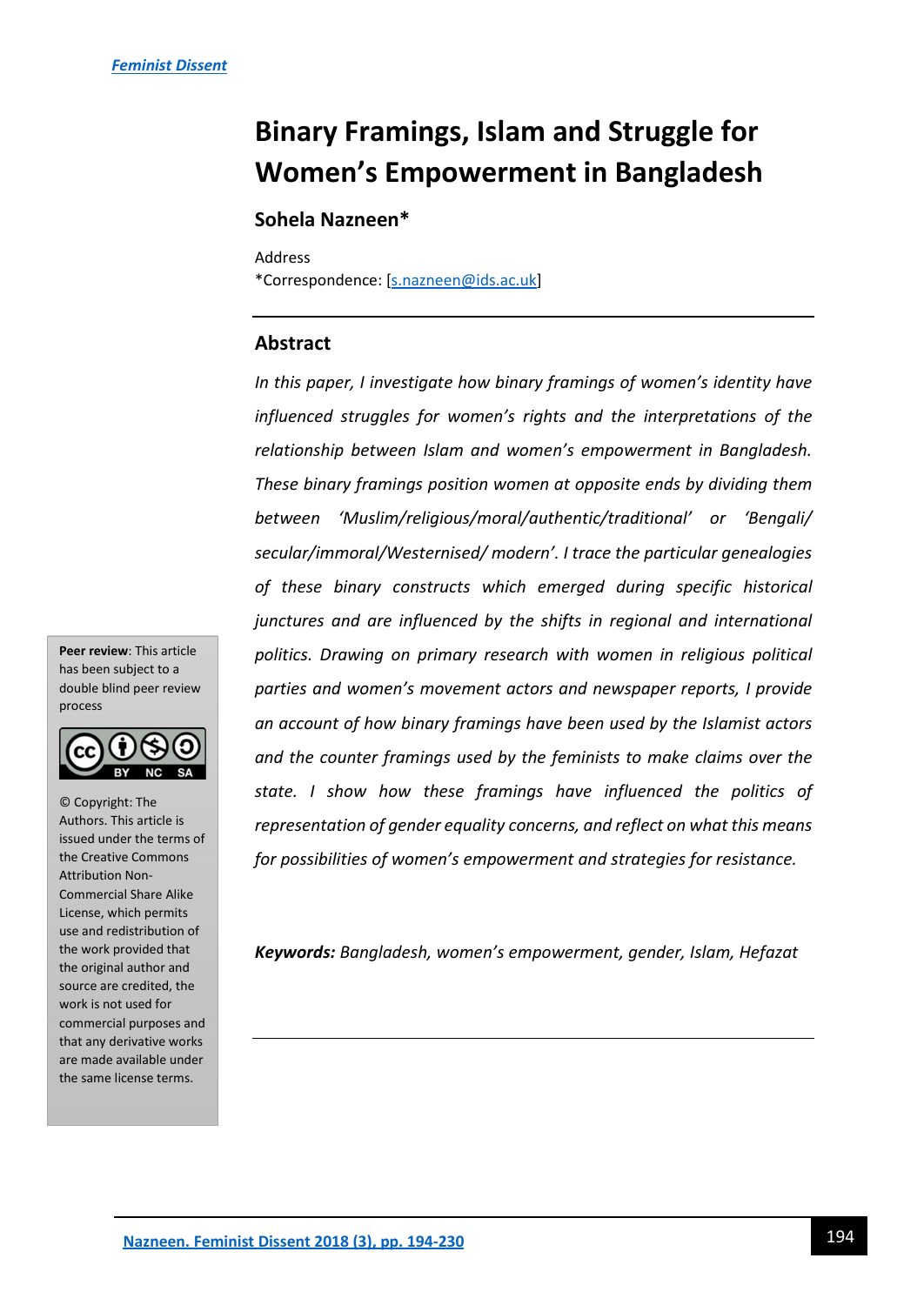#### **Introduction**

On 5 May 2013, Hefazat E Islam, a loose Islamist platform, composed of a dozen or so Islamist organisations, based at 25,000 *madrasshas* (Sabir, 2013) and allegedly financed by Saudi Arabia (Banyan, 2017) organised a sit-in in downtown Dhaka, Bangladesh's capital. It was attended by more than 500,000 people from all over the country (Boussou, 2013). A month ago it had organised a similar sit-in and had promised to return if the state failed to act. Hefazat was demanding the enactment of a blasphemy law and exemplary punishment for the on-line activists who criticised the Prophet Mohammed (PBUH) and insulted Islam in their writings. Its thirteen point demand to the government also included: the abolishment of the National Women's Development Policy<sup>1</sup> and measures to prevent the 'infiltration of alien culture,' and 'a ban on immodesty, lewdness, misconduct and free mixing of men and women in public in the name of freedom of expression' (Sabur 2013).

These demands on limiting women's mobility, women's interactions in the public sphere, and control of women's dress and economic participation, are not unusual. The head of Hefazat, Moulana Shah Ahmed Shafi, described unveiled women as 'tamrind' (a popular sour fruit), implying that men have no control over themselves when they see an unveiled woman just as one has no control and starts to salivate at the site of tamrind (Dhaka Tribune, 2013). The show of strength by Hefazat, made actors working on women's rights question whether their positions and strategies were effective to protect the gains made so far and whether the state would backtrack and compromise on women's rights.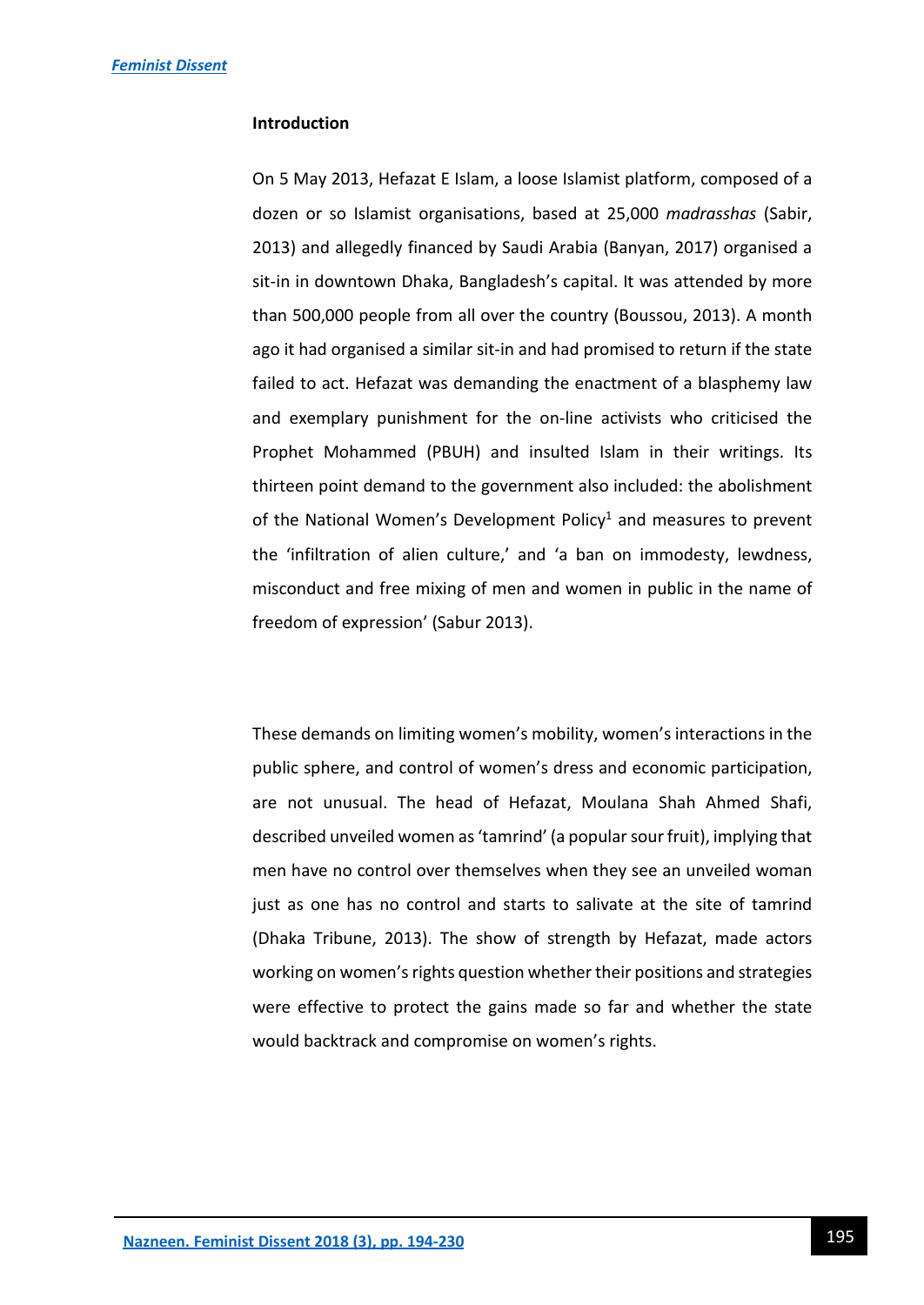Undeniably, the demands and framings used by Hefazat to mobilise support were anti-women. But they were based on an older narrative that placed Bangladeshi women in two camps - those who are 'religious/moral/good/traditional/authentic' and those who are 'secular/immoral/bad/modern/ Western'. These framings have a strong appeal and legitimacy among the wider public. The large numbers of Hefazat supporters brings home the fact that despite the rapid social development gains- attaining gender parity in girl's education, declining fertility rates and improved access to contraception, and improving financial and other services for women; a large number of Bangladeshis hold very complex and conflicted views on women's empowerment and rights (Jahan, 1995; Hossain, 2017).

In this article, I investigate how these binary framings of women's agency and identity influenced struggles over women's rights and the interpretation of the relationship between Islam and women's empowerment in Bangladesh. By examining particular episodes when these framings were deployed by religious political parties and religious scholars (*ulema*) and the counter framings developed by feminists, I trace the genealogies of these binary constructs and how these were influenced by the shifts in regional and international politics.

The examination of the genealogies of the binary framings and how they have influenced the struggle over women's empowerment in Bangladesh is important for several reasons. First, empirical research on Bangladesh questioning the binary framings and its implication on struggles for women's empowerment and over state accountability in light of the rise of Hefazat E Islam, are few. The existing scholarship on Islam, women's empowerment and Bangladesh has veered between development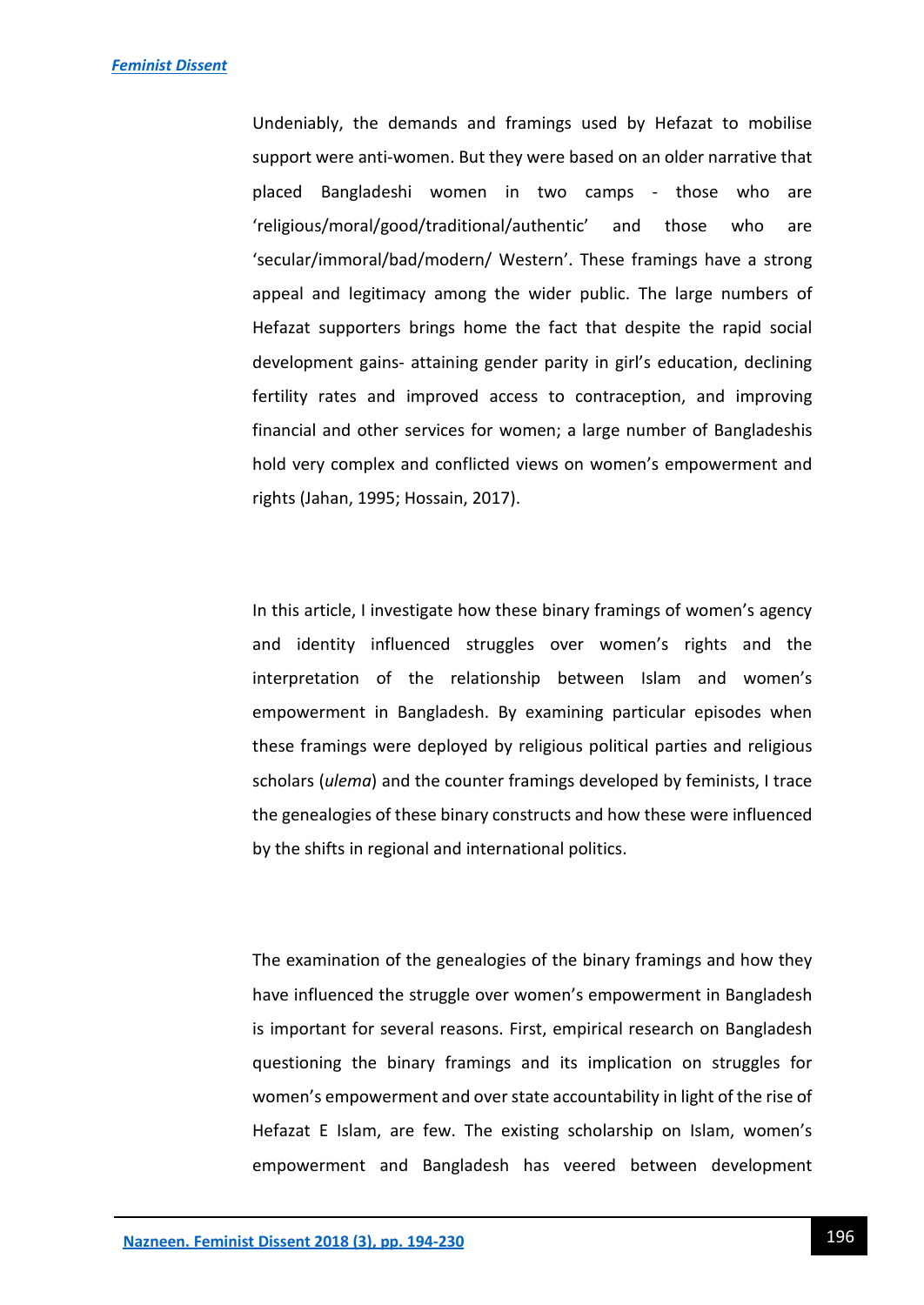research that identifies Islam as a barrier to modernity and women's empowerment (Kabeer, 1989; Rozario, 1992) or research on political Islam, identity politics and their impact on women's rights and NGO work (Hashemi,2000; Shehabuddin, 2008a). The findings presented here contribute to the scholarship on Bangladesh by extending the analysis of women's religious subjectivities (Huq, 2008; Huq 2010) beyond the individual domain to the realm of politics. A focus on gender and Islam in a non-Middle Eastern, democratic, Muslim majority country also contributes to the body of scholarship on Islam and gender studies, which generally privileges the Middle Eastern and North African countries, Iran, Turkey and to some extent Pakistan (Shehabuddin, 2008b).

Second, this article demonstrates the importance of taking the broader context into account when interpreting the mutually constitutive relationship between religion and women's empowerment. Scholars have long highlighted that women belonging to the Islamist movements are able to exert considerable agency. They also point out that women's engagement in Islamist movements can be read as a resistance against Western imperialism or as a failure of modernising projects of oppressive regimes (Mahmood, 2005). Bangladeshi scholars have used this understanding of women's religious subjectivity to explore women's agency, the multiplicity of women's subjective positions and selfactualisation through construction of the virtuous-self based on the good/moral/authentic/Muslim womanhood (Huq, 2008; White, 2010; Naher, 2010; Hussain, 2010; Huq, 2010). However the construction of this virtuous-self based on the good/moral/authentic/Muslim womanhood by the women in the organised religious groups have implications for the room available for 'bad/immoral/ Westernised' Muslim women or secular or non-Muslim women in Bangladesh in negotiating rights and empowerment with society at large and the state. The construction of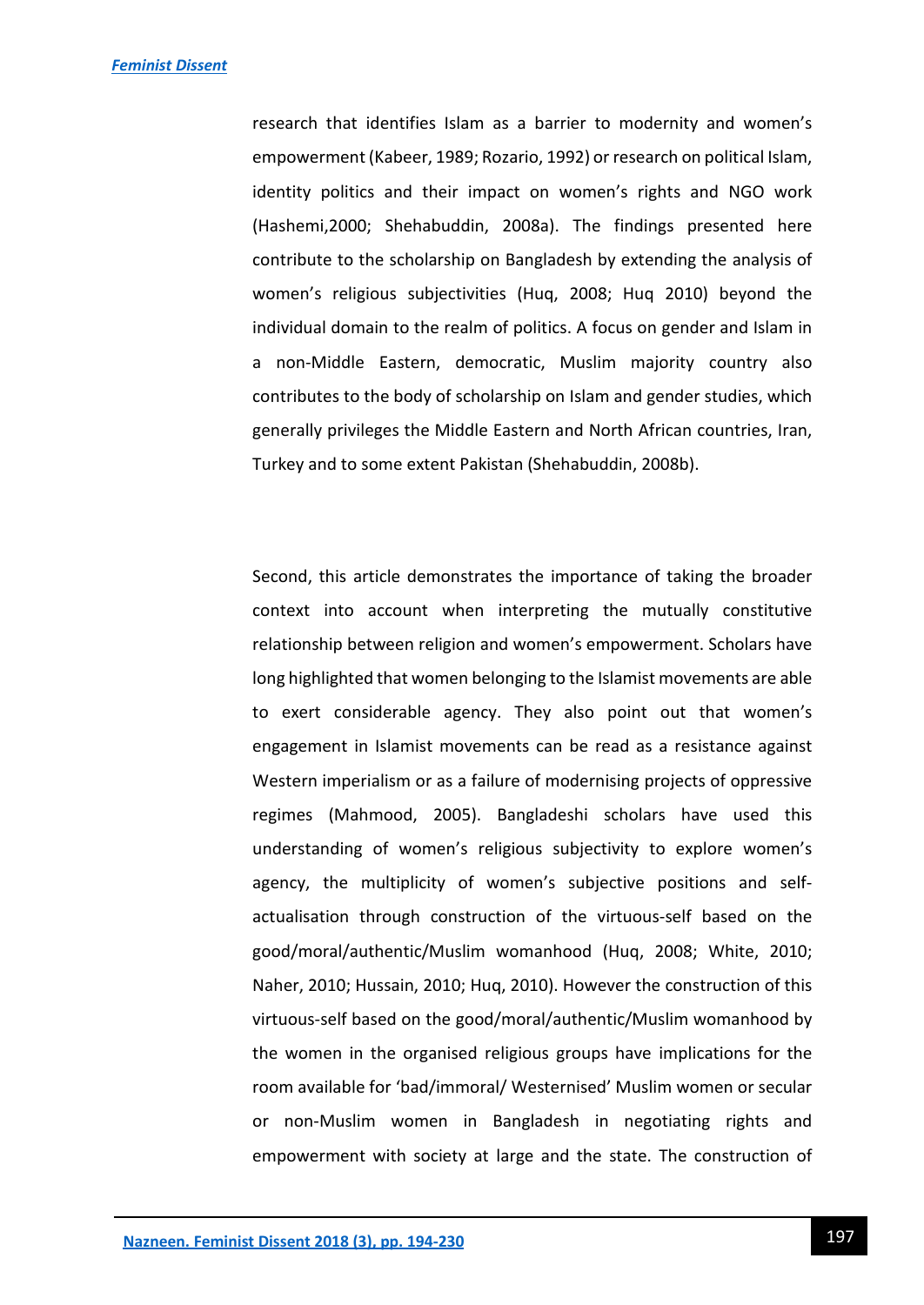group identities through Qu'ran reading classes and engagement with religious political parties, have implications beyond individual change. How is this group identity deployed by the women and also used by other actors to attain political goals?

In the next section I discuss my positionality and methods used to collect data. I provide a brief overview of how religion and politics are intertwined in Bangladesh and the major developments in Bangladesh politics in the next section. I also discuss the specific historical junctures when these binary framings emerged. A brief analysis of the main trends in scholarship on women's empowerment and religion in Bangladesh in the third section reveals how the relationship between women and Islam is interpreted and unpacked by scholars producing knowledge on women's empowerment. Some of this analysis uses these binary framings. Based on my interviews and secondary data, I provide an analysis of some of the key episodes during the last and present decades where these binary framings were used by the Islamists against the women's rights activists to delegitimise their claims. I also explore the counter framings used by the feminists to advocate for women's rights. In the last section I discuss the implications of these binary framings for women's empowerment and state accountability.

# **Positionality and methodology**

The primary research used in this paper was conducted for a large research programme consortium –the Pathways of Women's Empowerment funded by UK Aid through the Department of International Development. The data is drawn from three research projects conducted between 2008-2011. The data collected from these projects were supplemented by newspaper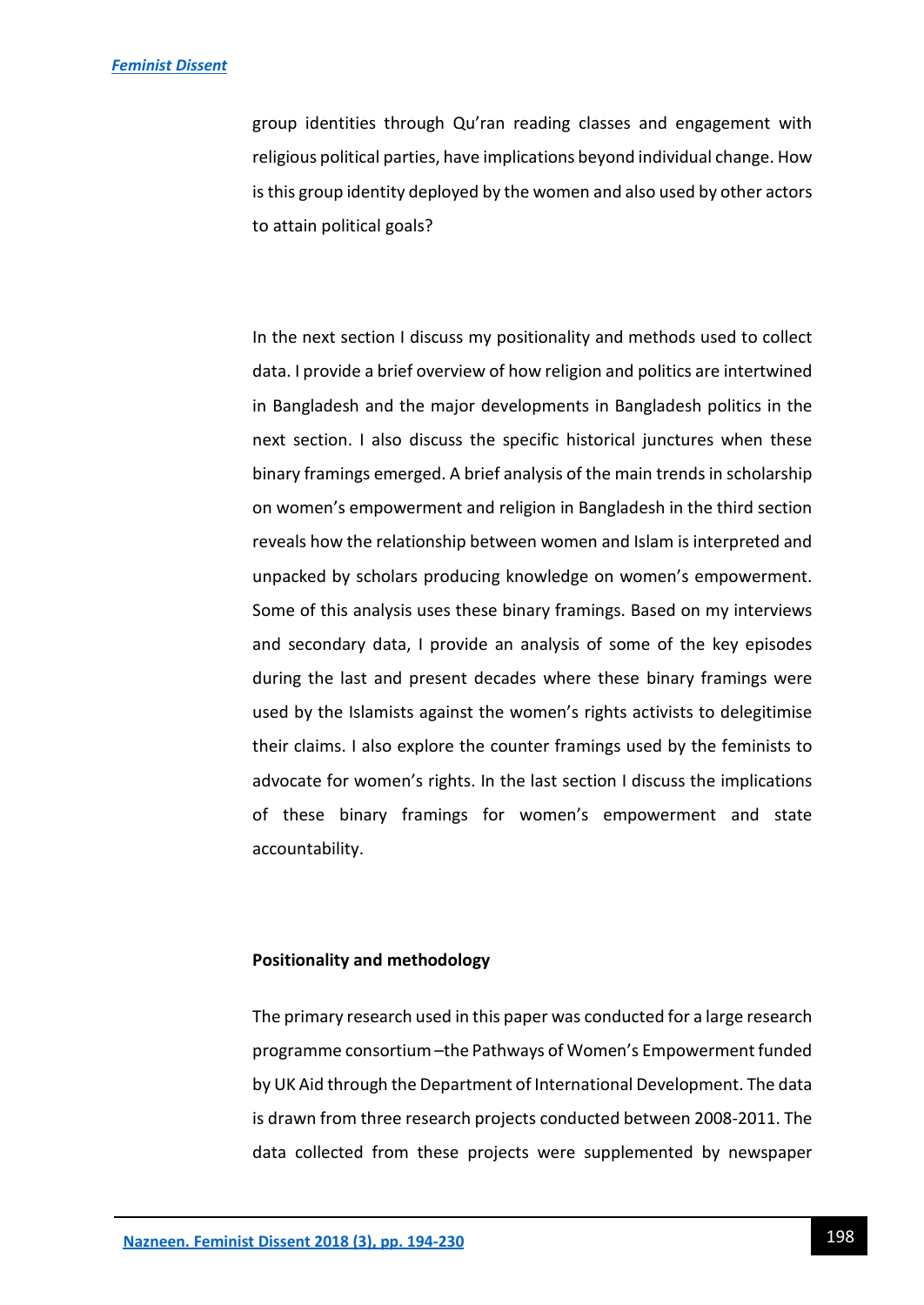scans and web materials collected during 2013-14 when Hefazat had placed its thirteen point demand. This supplementary data allows me to comment on how binary framings were being deployed by Islamist groups and the women's movement during episodes of contention at different points of time. It is not possible ascertain whether the response collected on how different actors viewed these contentious episodes would have been the same if data were collected in 2018. However, the secondary sources consulted for this article shows that the positions of these different groups have largely remained unchanged or hardened over time.

The three research projects mentioned above include: one on women's movement actors and their constituency building strategies; another on women in religious political parties; and the last one on the conceptualisation of women's empowerment by different actors in Bangladesh. The research with women's rights activists focused on three national level organisations mobilising around specific gender equity issues. The members of these groups interviewed were professional middle-class women. The methods included semi structured interviews with twenty key informants, secondary document analysis and validation workshops with all three organisations.<sup>2</sup> The research on women in religious political groups focused on how urban-based middle to lower middle class women perceived specific policy changes. The methods included: newspaper scans of five dailies with different political leanings on selected policy debates, statements made by religious political parties on these policies, analysis of party manifestoes and publications on women's rights, twenty life histories with selected women leaders, ten interviews with male leaders, and four group discussions with women's associations linked to these parties and Qu'ran reading groups. The research on the conceptualisation of women's empowerment used secondary document analysis and archival research.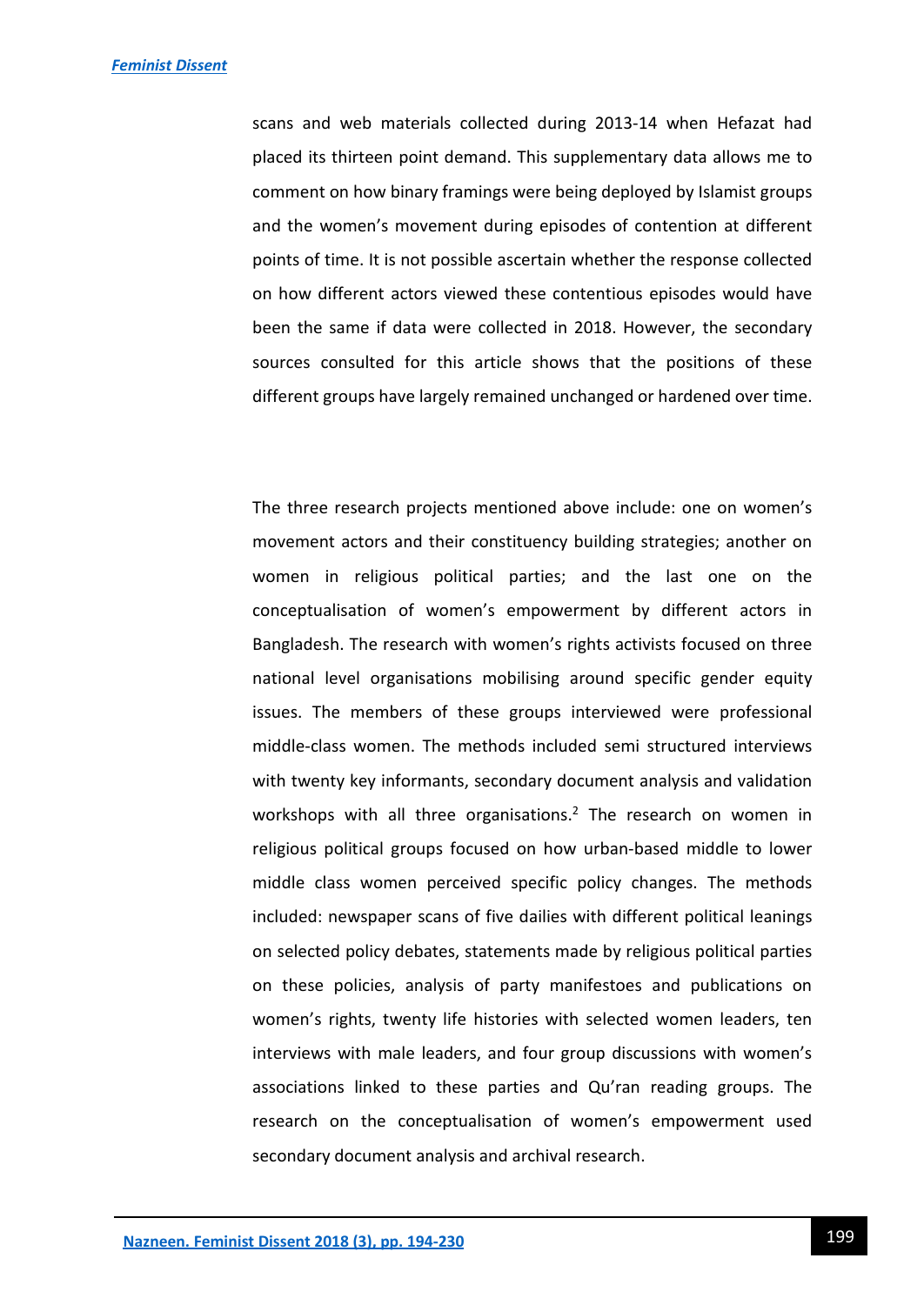My own and the research team's positionality influenced the access to the three women's rights organisations and also the religious political parties and Qu'ran reading groups for women. Gaining access to women's rights groups as a feminist academic was relatively easier as the members of these groups were familiar with my work and that of fellow colleagues. Access to the religious political parties and Qu'ran reading groups proved to be a challenge. We used the informal networks our team members had built through their previous work to approach the interviewees. Preexisting informal relations allayed the resistance that we may have faced as researchers working on women's rights. While the existing informal connections were useful for initial contact, we, then, had to formally approach the female interviewees through the male leaders we interviewed. This was a necessary step as the female members of the religious political parties wanted to ensure that they had permission from the party hierarchy.

My position as a feminist academic, who was based in and has deep connections to Bangladesh, influenced my interpretations. I hold specific views on the policy cases discussed here. I had to challenge myself to reflect on how my own views might limit my understanding of the positions taken by the women belonging to the religious political parties and Qu'ran reading groups. I am a political economist by training. I largely focus on the role played by religious political forces in formal politics. The political economy analysis was useful for moving beyond the focus on women's subjectivities and for unpacking how ruling elites maintain power through balancing various group interests, including interests promoted by women's rights actors. It also helped to explore how shifts in the power – organisational, ideational and material, held by different groups (including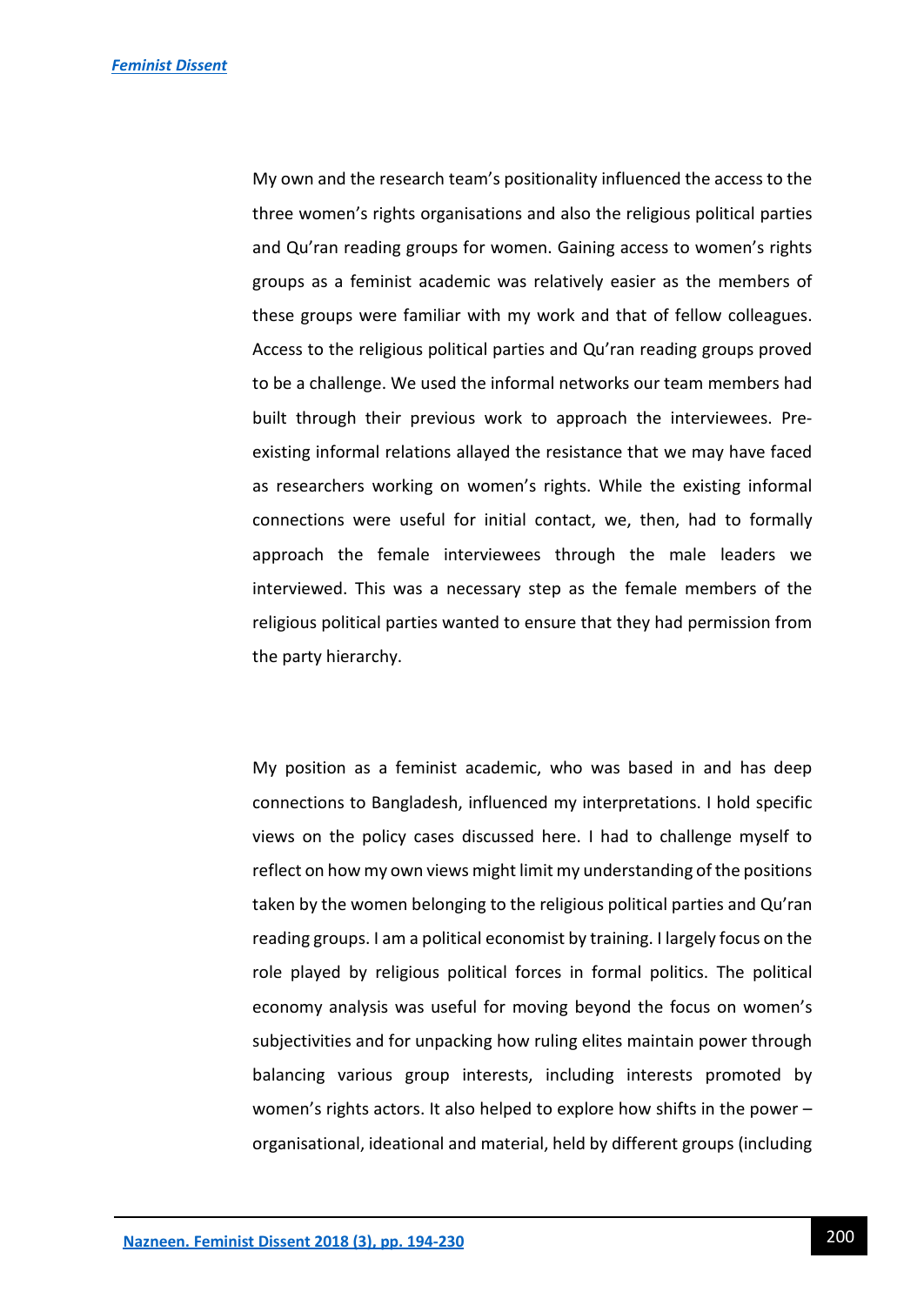women's movement actors and the Islamist groups) influences the actions taken by the political elite.

#### **Islam and Politics in Bangladesh: Genealogies of Binary Framings**

Tracing the genealogies of these binary framings that divide Bangladeshi women in two camps requires an exploration of the unresolved question around Bengali Muslim identity. Bangladeshis are ethno-linguistically Bengali. About 1.3 per cent of the population are non-Bengali and about 12 percent are non-Muslim (BBS, 2010). Bangladesh gained independence from Pakistan in 1971. The two units of Pakistan were created by dividing the subcontinent into India and Pakistan; the latter was created out of the Muslim-majority provinces. Pakistan proved to be a short lived project as the division of resources between the two units became increasingly lopsided (Sobhan, 2015; Jahan, 1972). The attempts to 'purify' the Bengali language (i.e. Bengali written in Urdu script, a ban on works of the Nobel Laureate poet Tagore) and culture (ban on Tagore songs or critiquing saris as immodest covering) into a more Islamic form by the West Pakistani government antagonised the Bengalis against the use of Islam to justify dominance (Azim, 2017).

Bengali cultural/linguistic identity and secularism gained prominence in the mobilisation against West Pakistan's rule. The refusal to hand over power by the West Pakistani political elite after the Bengalis won a resounding majority in the national parliamentary elections in 1970 and the army crackdown in 1971 meant inevitable separation of the two units. Given that a common religious identity had failed to deliver on development and national unity, and that the Bengalis had mobilised around a cultural-linguistic identity and secularism, meant that after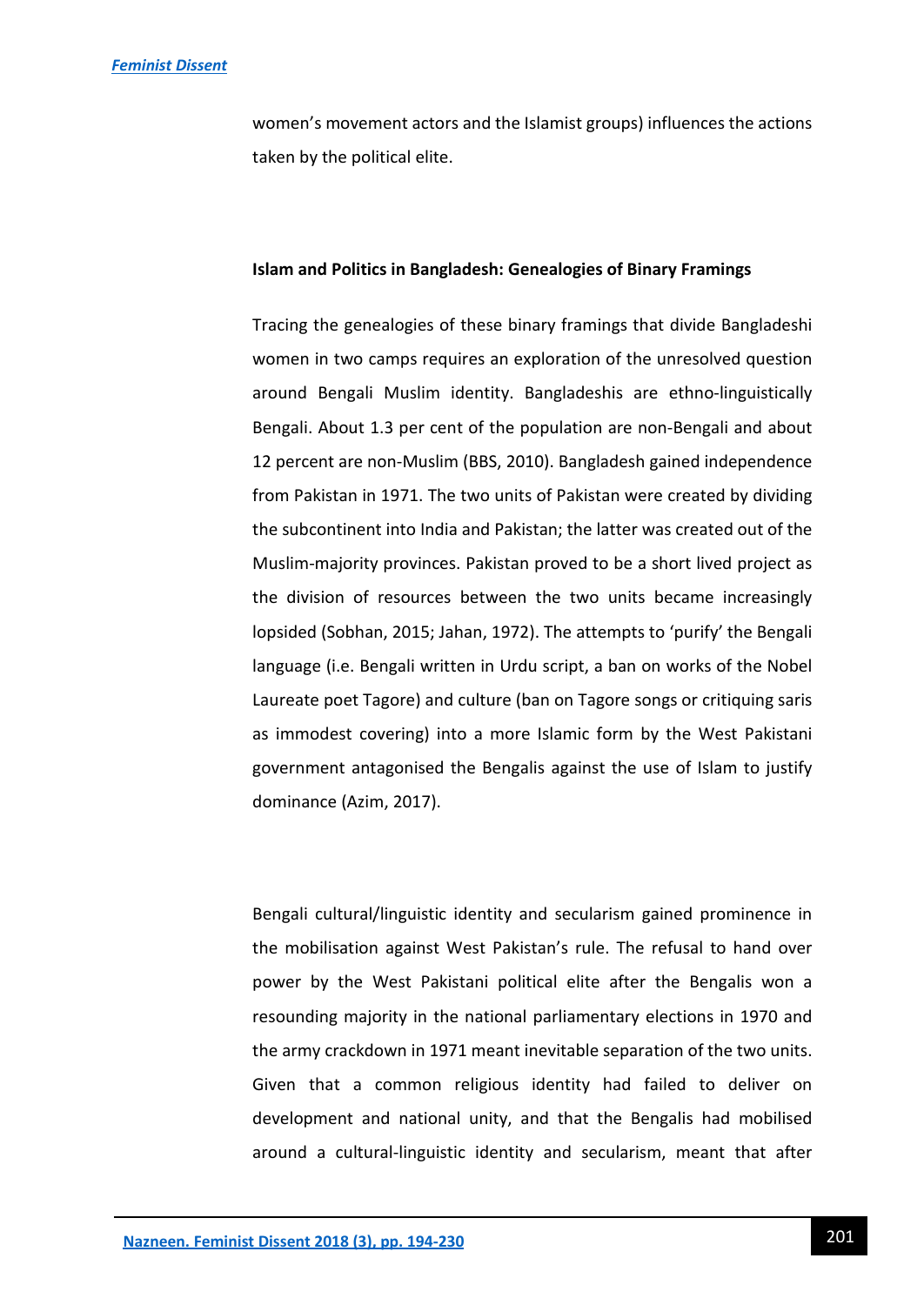#### *[Feminist Dissent](https://journals.warwick.ac.uk/index.php/feministdissent/index)*

independence Bangladeshis had a difficult time reconciling both identities in the political sphere. These identities were pitted against each other by the political parties over the years to gain political legitimacy and support (Yasmin, 2016).



(Women protesting during language movement, University of Dhaka, February 1953. Available at: [https://en.wikipedia.org/wiki/1971\\_Bangladesh\\_genocide#/media/File:21\\_Feb\\_1953\\_D](https://en.wikipedia.org/wiki/1971_Bangladesh_genocide#/media/File:21_Feb_1953_Dhaka_University_female_students_procession.png) haka University female students procession.png)

Gender has a central role in interpreting the relations that exists between the state and society in Bangladesh. The 'woman question' divided the Bengal Muslims into two camps. The traditionalists drew on the revivalist traditions from the Middle East and wanted to preserve orthodox notions of Islam. The modernists advocated reform which included education for women, relaxation of extreme *purdah* norms and women's participation in public life *à la* Turkey (Jahan, 1995). These positionings constructed a dichotomy between Islam and the modern during the colonial era. The dichotomy came to the forefront during the nationalist struggle for independence. Women became the markers and bearers of Bengali culture. Visions of modern and secular Bangladesh included specific visions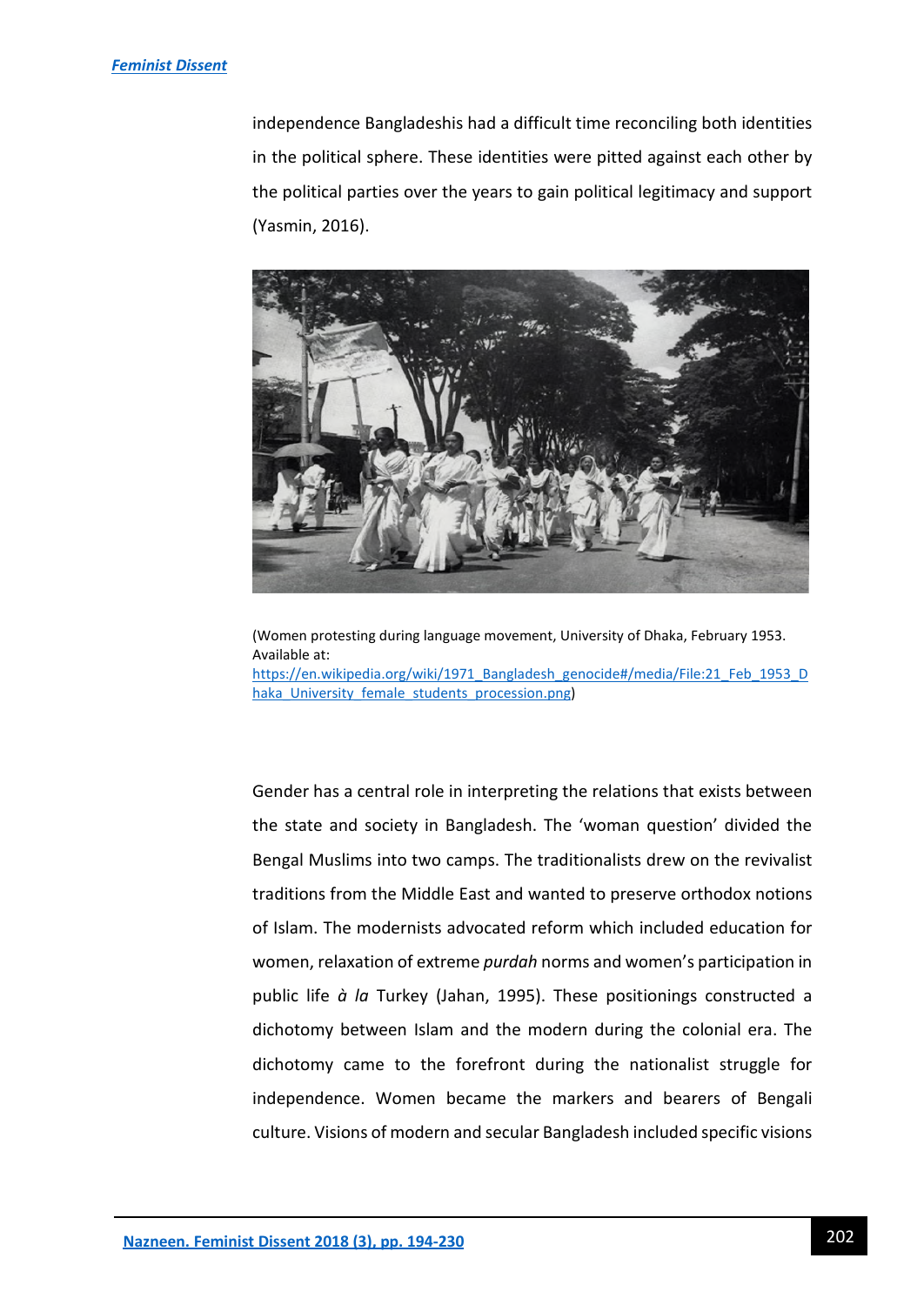about women's position and status that was distinctively different from the traditional notions espoused by the religious quarters (Azim, 2017).

Bangladeshi politics is dominated by two major centrist political parties. The Awami League, a centre-left party, led the nationalist struggle. The Bangladesh Nationalist Party (BNP), a centre-right party, was founded by General Ziaur Rahman, after he took over power in the mid-1970s. Both of these parties led the struggle for democracy in the 1980s against General Ershad (1982-1990). The political Left has a very weak presence in Bangladeshi politics (Hassan, 2013). The religious political parties have steadily gained ground in the public sphere since the creation of the state. Electorally the largest Islamist party, Jamat I Islami, has secured between four to eight percent of votes in national elections since 1991, and has been in the coalition government through tacit or overt alliances with the AL or the BNP since 1991 (Siddiqui, 2006; Hassan and Nazneen, 2017). This significantly raised the Islamic bloc's power (Siddiqui, 2006;).

The Constitution formulated in 1972 included secularism as a key principle but this was removed by Ziaur Rahman and replaced with 'faith in the almighty Allah'. In 1977, Ziaur Rahman also allowed for religious political parties to function. These changes were made to consolidate Bangladesh's identity as a Muslim majority country and to strengthen ties with the Middle East. The religious political parties were banned by the AL given Jamaat and other groups had supported the Pakistani army during the liberation war in 1971 (Riaz, 2014). General Ershad further blurred the boundaries between the state and religion, when he pushed for the Eighth Amendment to the Constitution, which declared Islam as the state religion in 1988 (White, 2010). Secularism was included as a principle again in the Constitution after a Supreme Court verdict led to another amendment of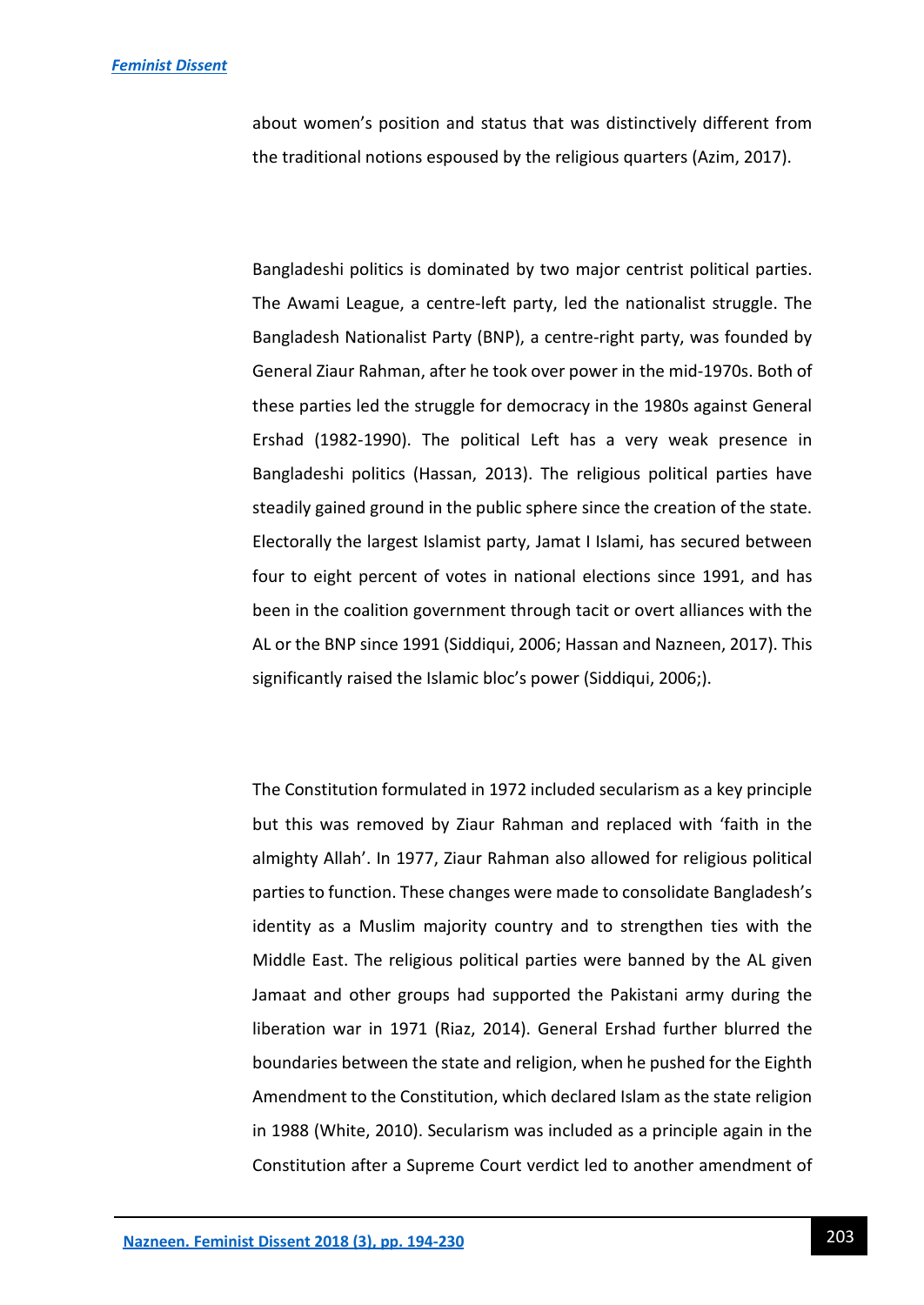the Constitution. However the Eighth Amendment was not removed from the Constitution<sup>3</sup> (Yasmin, 2016). These shifts indicate the increasing dilution of secularism and the rise of religion in politics.

While secular nationalism was useful in defeating the two nation theory and in separating from Pakistan, once this aim was achieved, the appeal of secularism waned among the wider public, especially the middle class. Religious nationalism had served the Bengali-Muslim elite and the nascent middle class well in countering the dominance of the Bengali-Hindu elite and to push for the division of India in 1947. In fact, religious nationalism has steadily gained space since the 1990s, which has led to increased questioning of placing Bengali identity along with the secular, and a reexamination of how religion can be accommodated with the cultural identity in public discourse.

The rise of religious nationalism and the dilution of the secular have meant that the state and the political parties hold contradictory positions when it comes to religion. This contradictory position is not entirely new. Women's rights have featured prominently in these negotiations between the ruling regimes and their religious political allies. The religious parties and the *ulema* have significant veto power in areas that pertain to the cultural, which includes women's position in the family and in the public sphere (Nazneen and Masud, 2017). This veto power comes from the legitimacy these actors have over determining the boundaries of what is religiously permissible. The mainstream political parties have to balance between their position as 'modernisers' which means engaging women in the economy and visibilising women, while also ensuring that their electoral legitimacy is not eroded by being portrayed as anti-Islamic. This need to balance has deepened as more and more Bangladeshis migrated to the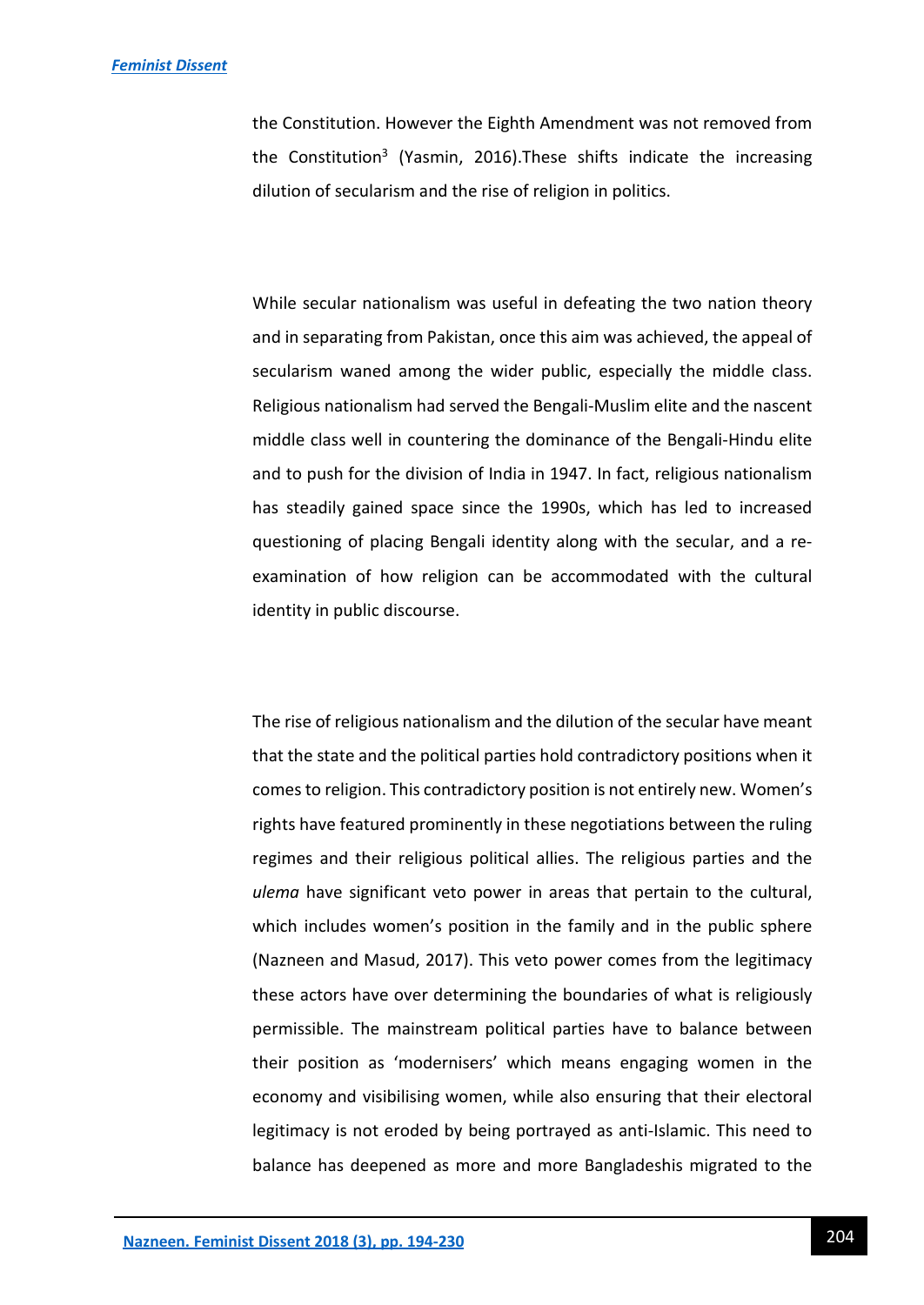Middle East (primarily to Saudi Arabia) and were exposed to the cultural practices and brought these conservative practices based on *Wahabi* Islam back to Bangladesh (Kabeer, 1991; Harrison, 2015).

Aid dependency during the decades of the 1970s, 1980s and 1990s meant that the Bangladeshi state pursued a women's development agenda to secure funds and gain international legitimacy. In the last two decades aid dependency has significantly reduced (only 2 percent of the annual budget), but the development and NGO sector work remains donor driven (Hossain, 2017). Foreign funding has shaped the gender and development agenda in Bangladesh as issues that gained prominence in international development were prioritised to secure funding. The decades also witnessed the growth of a large foreign-funded NGOs sector that targeted rural poor women in their programmes on microcredit, health, education, and legal aid (Hossain, 2017). The growth of the NGO sector created scope for women's rights actors to engage in designing development programmes and create allies for promoting women's rights (Nazneen and Sultan, 2014). But this engagement came at a price as the availability of international funding influenced the women's rights agenda and the autonomous nature of the movement was questioned by the wider public (Chowdhury, 2009). Women's movement actors have struggled to retain their legitimacy as representatives of women's interests. They have packaged their demands in a manner so that they would not be branded as 'inauthentic/Western/elite' (Nazneen and Sultan, 2014).

At present, Bangladesh is at a critical juncture where changes to the social and cultural fabric is taking place at a fast pace. Recent years have seen a rise in the number of organisations funded by Middle Eastern countries providing services to the rural and urban poor. Significant funds have been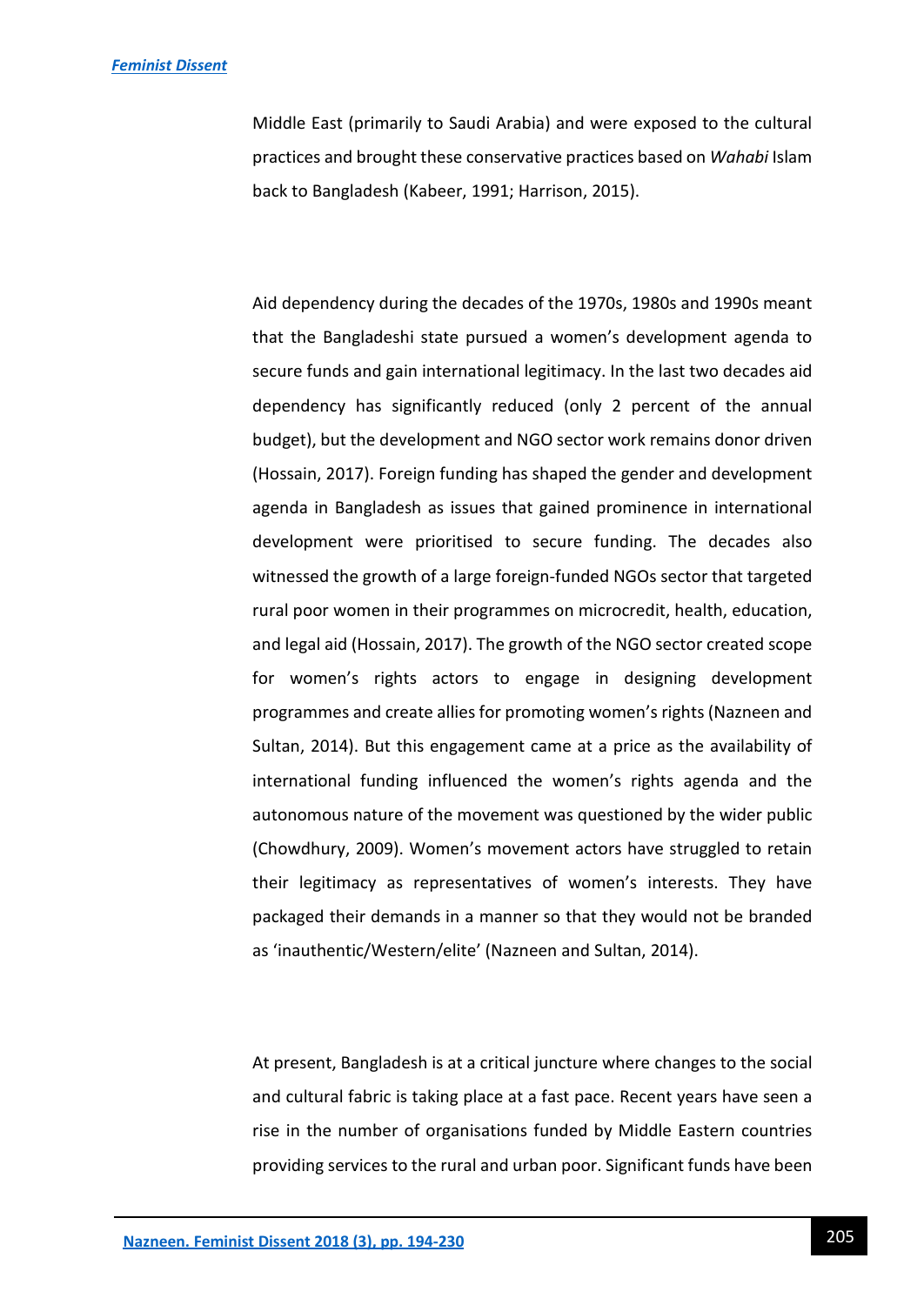invested to establish hospitals and Islamic schools (both *madrassh* and English medium schools). $4$  There is also an increase in veiling and public practice of Islamic rituals (*namaz*) among the wider public (White, 2010). This shift in the public presence of Islam is accompanied by the growth of the new middle class and a moneyed elite class whose position on religion's presence in public life is different from the old cultural elite, who played an active part is emphasising Bengali nationalism and viewed religion as belonging to the private domain (Yasmin, 2016). Several factors have influenced the middle class to push for a more overt presence of religion in public life. These include: the rise of religious nationalism since the 1990s; the need to reassert a Muslim identity given global and regional push-back against Islam in the last decades; and the change in access to communications technology and the rise of popular TV and other types of virtual platforms that promote a more austere and pure form of Islam.

After 9/11 Bangladesh also witnessed the presence of home-grown extremist groups such as the banned Jamat-Ul-Mujaheedin (JMB) that carried out a series of bombings in 2005 (Griffiths and Hasan, 2015). Bangladesh also witnessed an increased presence of globally connected networks such as Hurkatul Jihad-I-Islmai Bangladesh (HUJI-B), and other groups such as Jagrata Muslim Janata Bangladesh (JMJB), Ahle Hadith Andolon (AHAB). These groups reject the secular/liberal laws and systems of governance and demand an establishment of Shari'a law and systems in Bangladesh. They have carried out attacks against state officials, scholars and on-line activists (Griffiths and Hasan, 2015). While links these extremist groups may have with the local Islamist political parties or with Islamist civil society organisations is debatable, their sporadic activities have created a sense of vulnerability among the liberal scholars, activists and civil society organisations. The latest in the strings of attack was carried out by an extremist group which claimed a link to Islamic State (IS).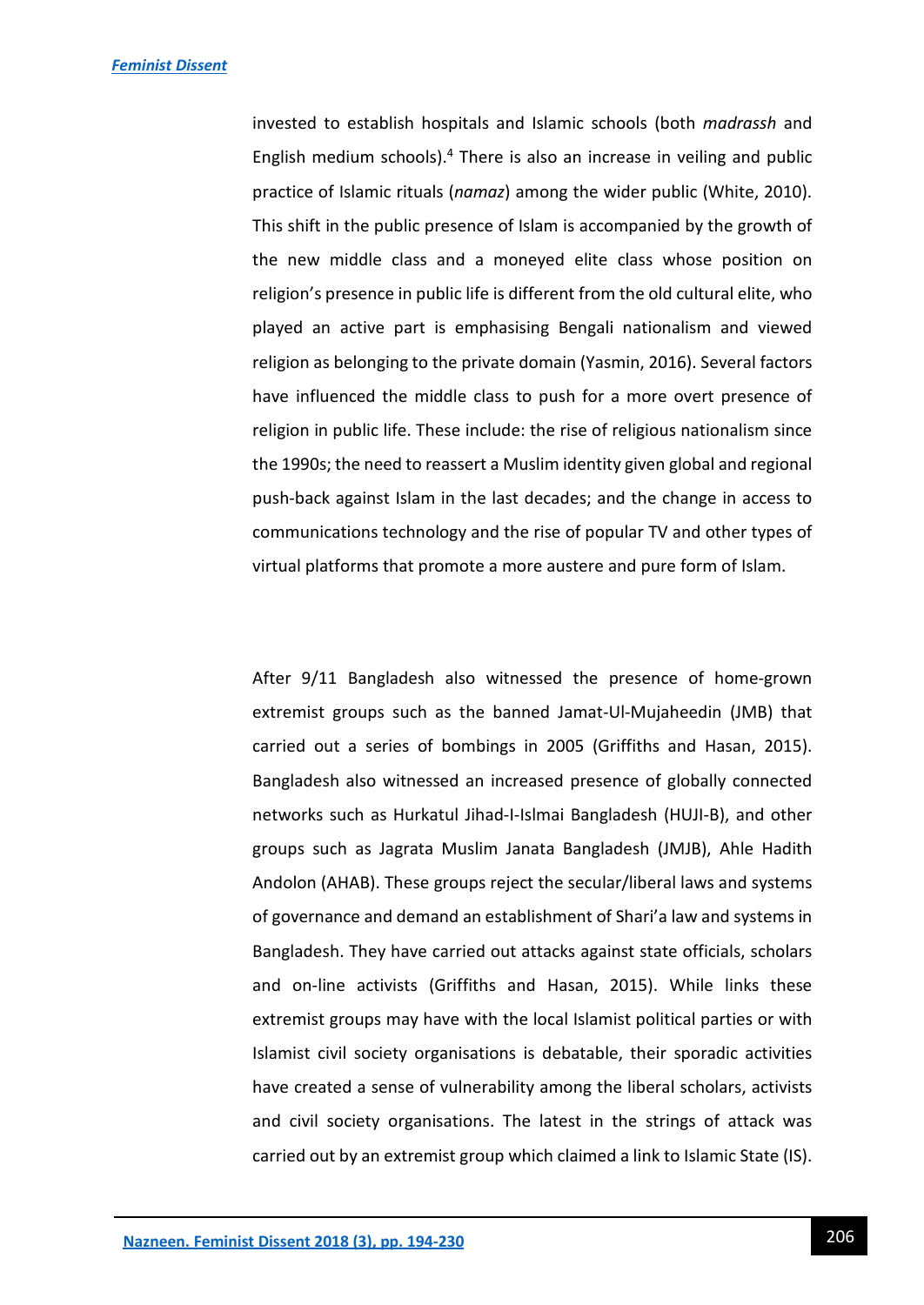The attack on the Holey Bakery in 2016, a popular cafe in Dhaka, drew international attention given all foreign hostages were killed by the extremists (BBC, 2016).

The state is currently cracking down on these networks. Needless to say, the rise of anti-Muslim views in the West and in neighbouring India has created a sense of marginalisation and powerlessness among the Muslim population. The state is under pressure to demonstrate that it has a clear position regarding Islam in public life. The waning power of the Western donors as Bangladesh becomes less aid dependent means that donors have limited influence over the political elite. These shifts in regional and international politics have created a complex situation.

# **Gender Binaries and Scholarship on Women's Empowerment and Religion**

**'**Does religion empower women?', is a vexing question that the scholars researching women's empowerment in Bangladesh have had to grapple with. There are four overlapping bodies of scholarship on religion and women's empowerment (White, 2010). These bodies of work illustrate the way binary framings have influenced interpretations on women's empowerment in Bangladesh and the attempts to move away from these easy binaries by the feminist scholars.

The development literature on women's empowerment from the 1970s to the mid-1990s discuss religion mainly in relation to *purdah* (Women for Women, 1975), women's rights contained in religious texts and its influence on existing law (Sobhan, 1980), and ethnographic studies that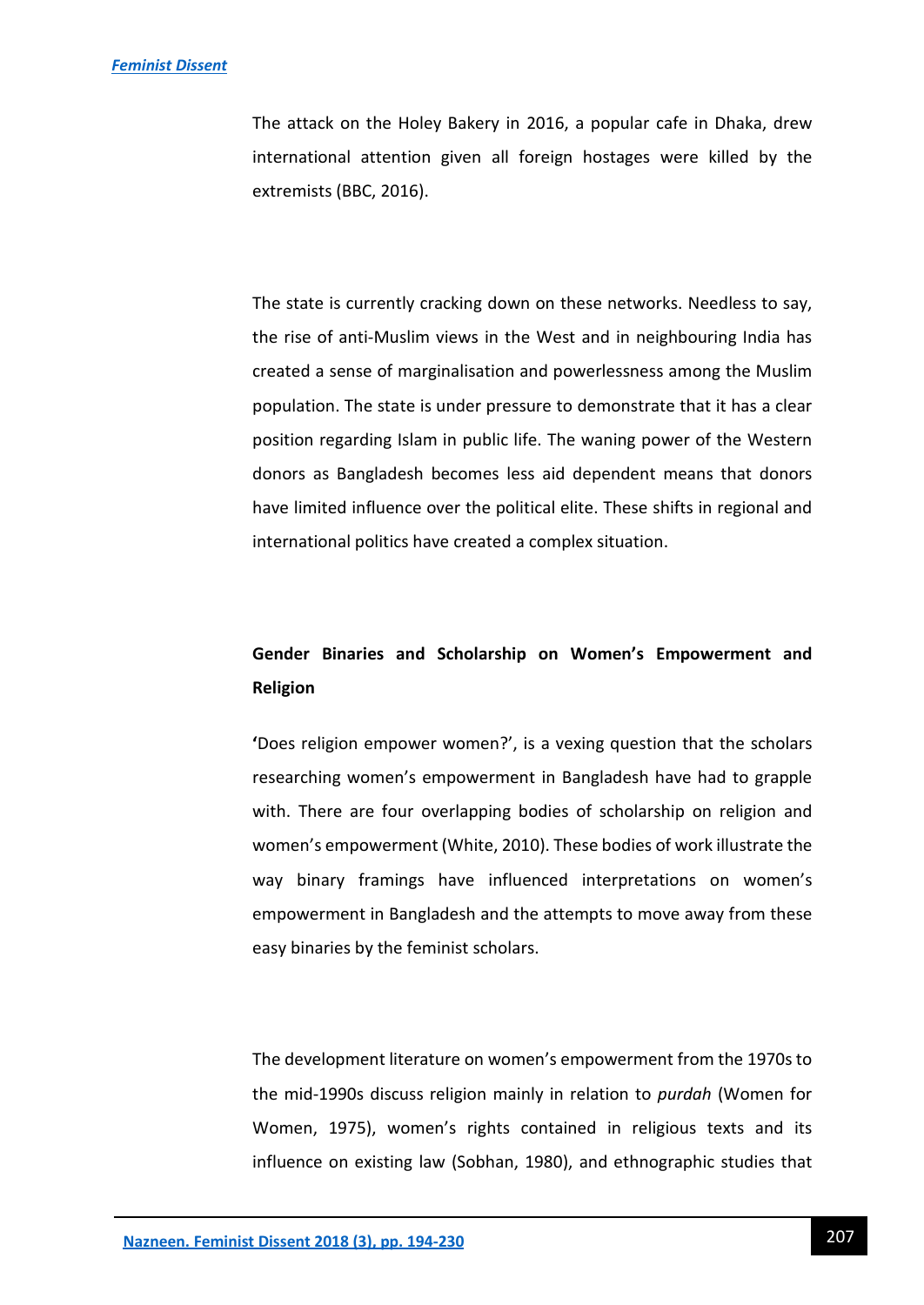explore local religious norms (Hartmann and Boyce, 1983; Rozario, 1992). The focus of these studies is on the modernisation of women through economic, social and political participation (White, 2010). These studies position religion as traditional/backward that constrains women against the modern.

The second strand includes political studies conducted during this period that focus on Islamisation of the state and its negative impact on women's empowerment (Kabeer, 1991; Jahan, 1995). These studies point out that the state has a contradictory position when it comes to women and Islam. Reliance on aid meant that the state had taken an instrumental position and promoted women's inclusion in the economy and the public sphere. However the need for political legitimacy led the political parties to take measures to bring back organised Islam into politics, allowing Islamist groups to function within public universities and Islamist newspapers and media to flourish (Karim, 2004).

The third strand of scholarship which began largely in the mid-1990s explored the politics of religion in the society. These studies focussed particularly on the attacks on NGOs by the Islamist groups and *fatwas* in rural areas against women (Hashemi, 2000; Naher, 2010). Studies also analysed discourses around the *fatwa* on Taslima Nasrin, a writer, for promoting minority and women's rights and critiquing Islam (Hashemi, 1995). These studies explored how the 'politics of representation surrounding gender, modernity and Islam' (White 2010, p. 338) is repeatedly acted out in the personal, family and community life and in programmes and policies pursued by NGOs, development agencies and the state at local, national, global levels. Religion in these analyses by Bangladeshi and international scholars is seen as an antithesis to women's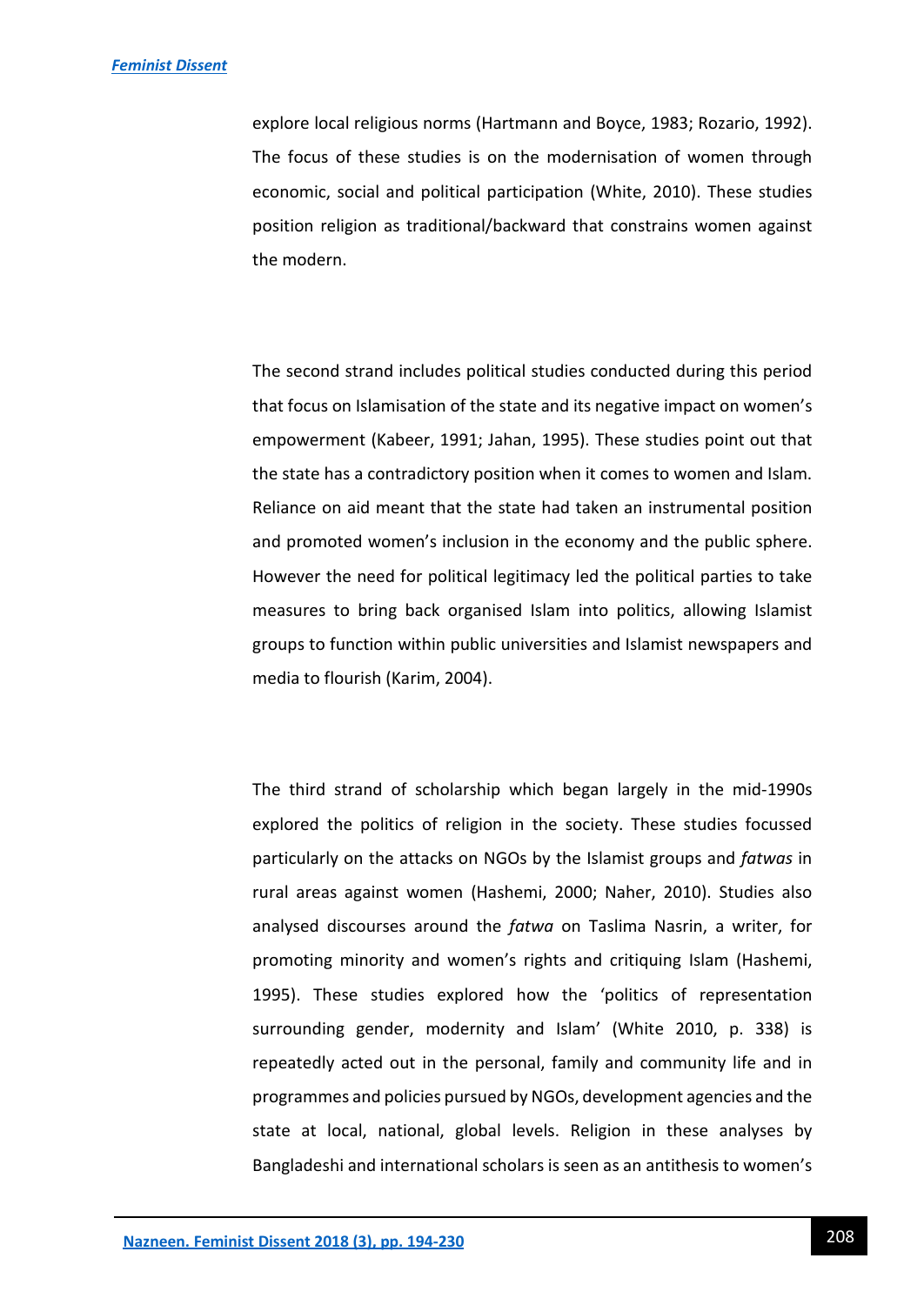empowerment and religious groups are associated with 'traditional/backward/moral/authentic' vis a vis women in development programmes who are identified with the secular/modern/progressive.

Recent feminist studies have questioned these easy binaries and explored how 'women are caught between...contradictory movements at the local/global levels' (White 2010, p. 338), and how women negotiate or exercise agency by subverting, resisting or using religious framings (Shehabuddin, 2008b; Huq, 2008; Huq, 2010). The emphasis on the latter two studies is to show that women's agency within religious structures and participation in religious groups do not necessarily translate into extremist activities. This interpretation is influenced by the analysis forwarded by Mahmood (2005). These studies are also a reaction to correct the simplistic interpretations that exist in the scholarship on Islam in the West that equates religiosity with extremism. The work produced by the Bangladeshi scholars should not be categorised under another strand of work prevalent in the West that valorises all forms of Islam and equates any criticism of the religion as Islamophobic. However work produced by Bangladeshi scholars does not undertake an analysis of the political implications of the creation of these apolitical organised groups. Furthermore the broader questions on what the creation of these seemingly apolitical but organised group identities based on religion mean for other women who do not belong to these groups and women's empowerment, remain largely unexplored.

### **Contentious Episodes and Strengthening of Binary Framings**

In this section, I examine selected episodes of contentions between the Islamist groups and women's movement actors to reveal how binary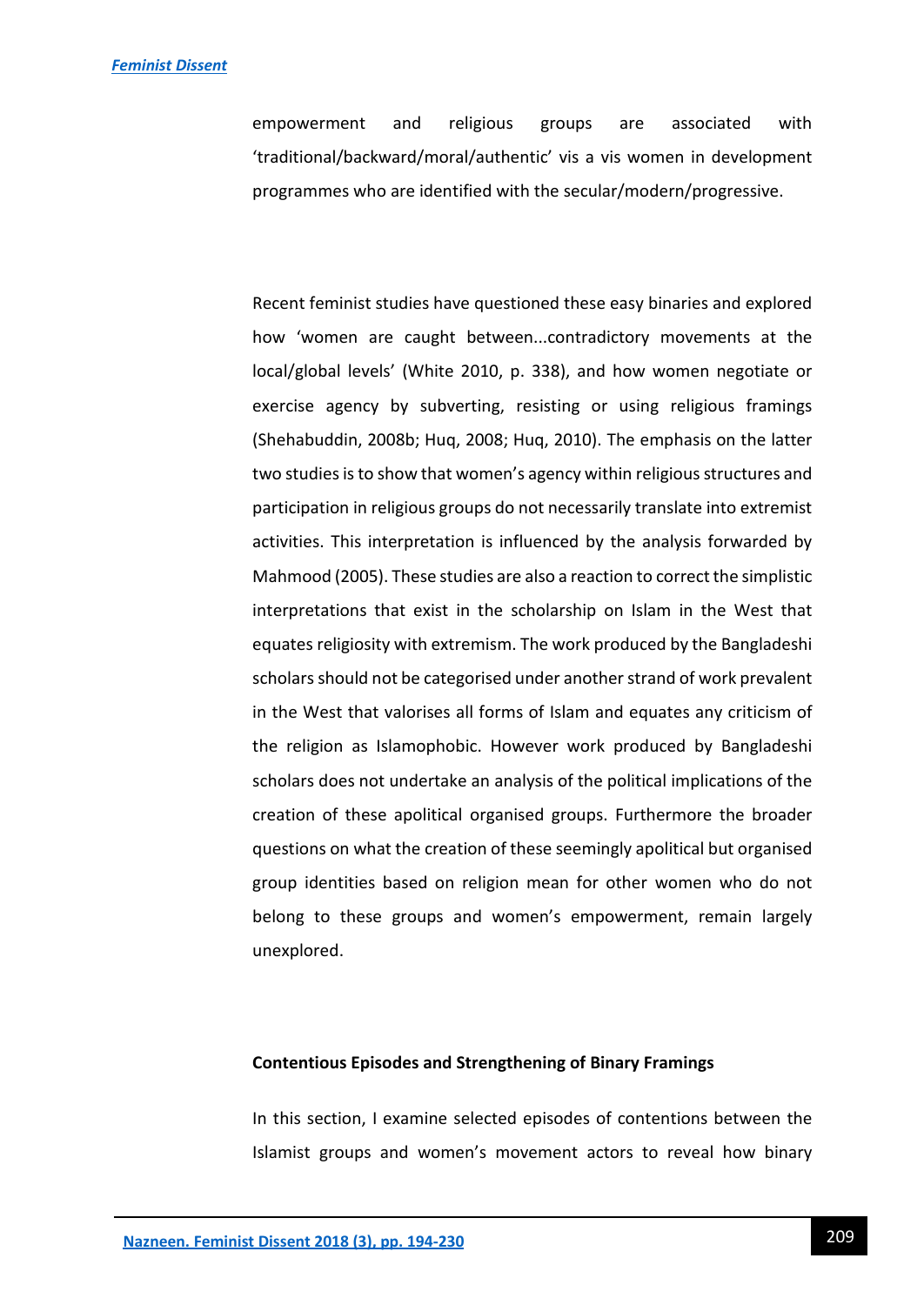framings have influenced debates over women's agency, identity and empowerment in the recent decades. I focus on the movement against Islam being declared as the state religion, the anti-fatwa movement and the mobilisation around the National Women's Development Policy, 1997 (amended 2004; 2011) as cases to illustrate how binary framings influence struggles over women's empowerment.

In the debates over women's rights and empowerment in the 1980s and 1990s, women were 'set up as key bearers of symbolic opposition between the mullahs who were retrogressive and women as advocates of modernity' (White 2010, p. 338) by those working in development. While this interpretation placed women and religious political parties and the local religious authorities in contention with each other, an analysis of the positions held by the latter groups show that this interpretation does hold merit. While modernity need not be conceptualised as 'liberal and Western,' the predominant understanding of modernity at that time in Bangladesh was influenced by this notion. The opposition to women's empowerment and rights agenda came from rural patriarchy aided by local *mollahs* who wielded limited power. Women's rights activists were willing to engage with this group to gain support for development interventions, even though the feminists were aware that they were stereotyped by the rural mullahs as 'immoral/Westernised/secular/inauthentic'.

One of the women's rights activists I interviewed said:

[W]e had to engage to get them on board... to ensure marriages were registered and women could come to the meetings... To them we were short haired, Westernised/elite women, but we came from urban areas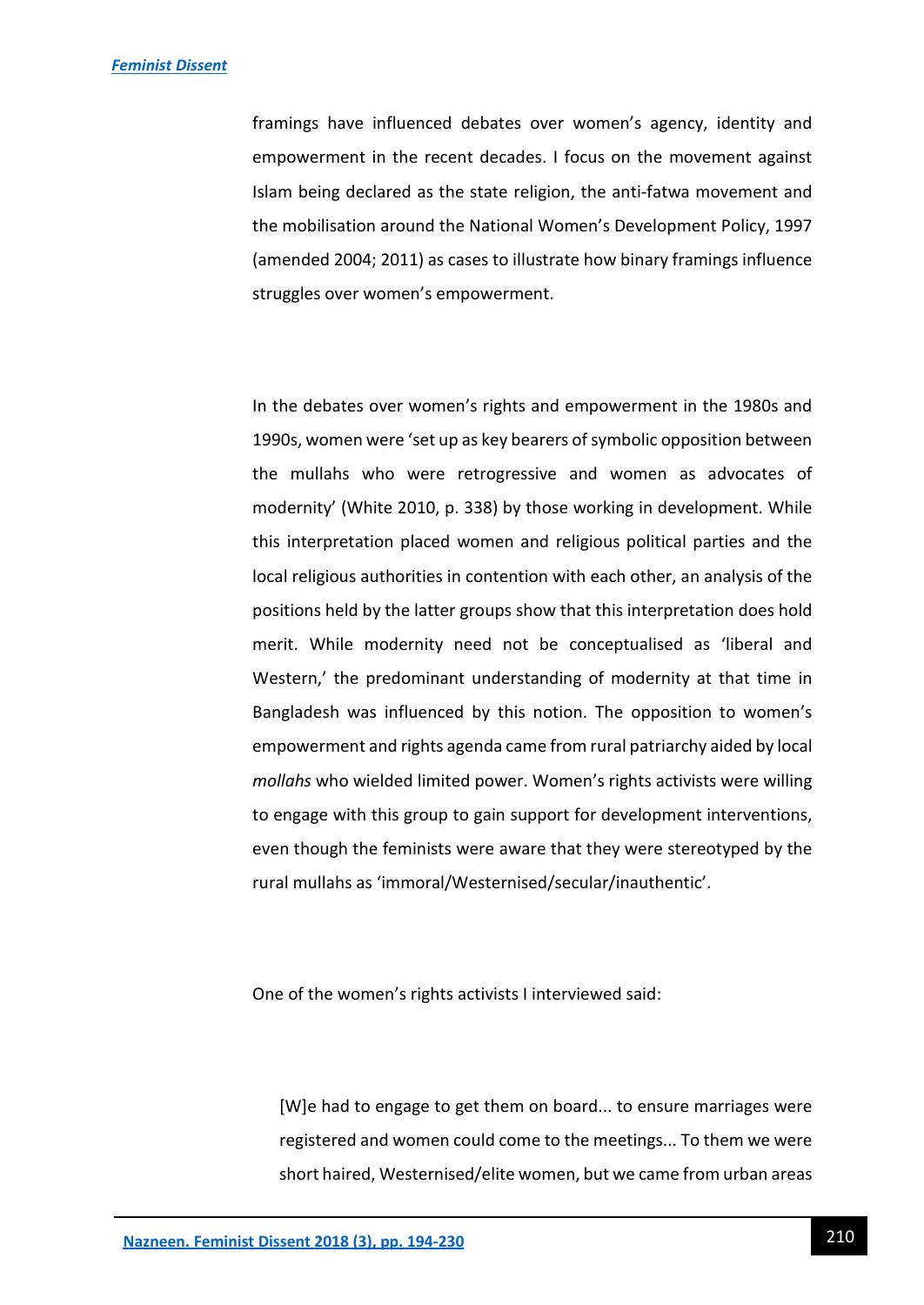#### *[Feminist Dissent](https://journals.warwick.ac.uk/index.php/feministdissent/index)*

and from a different class and we talked about the state law (they feared the state then) - which helped. (Feminist lawyer 1, March 2009)

However, 1988 proved to be a turning point for women's rights activists as they decided to publicly protest and file a case against the Eighth Amendment to the Constitution which declared Islam as the state religion (Azim, 2017). General Ershad pushed this through to secure political legitimacy. Various civil society groups protested the blurring of boundaries between religion and the state and the risk it posed for the religious minorities. The women's movement actors were unequivocal that this change violated the spirit of the Liberation War (*ekatur-erchetona / arodsho)* and that religion should remain in the private sphere. The iconic slogan *jar jardhormo tar tarkache, raste-r tatekibolar ache* (religion is a private matter what does the state have to do with it) was used to mobilise in the streets of Dhaka. Women's organisations led these public protests.

This specific interpretation of secularism in the European sense went beyond the established interpretation that secularism means *dhormoniropekhota* or 'equal rights to all religion and freedom of religion'. It is this interpretation that is currently espoused by the general public in Bangladesh. Women's movement's stance in this matter has created a distance between them and the general public. Women's rights groups' position on the Eighth Amendment is criticised by the Islamist groups and political parties using binary framings. These critiques framed women's rights activists as Westernised urban elites who are 'immodest/immoral' (interview, Islami Okiyo, Jot leader 1, February 2011), and who do not represent the views of Bangladeshi women on the role of Islam in public life. The religious leaders, during the 1980s, argued that women's rights activists were 'possessors of dangerous visions that would turn Bangladesh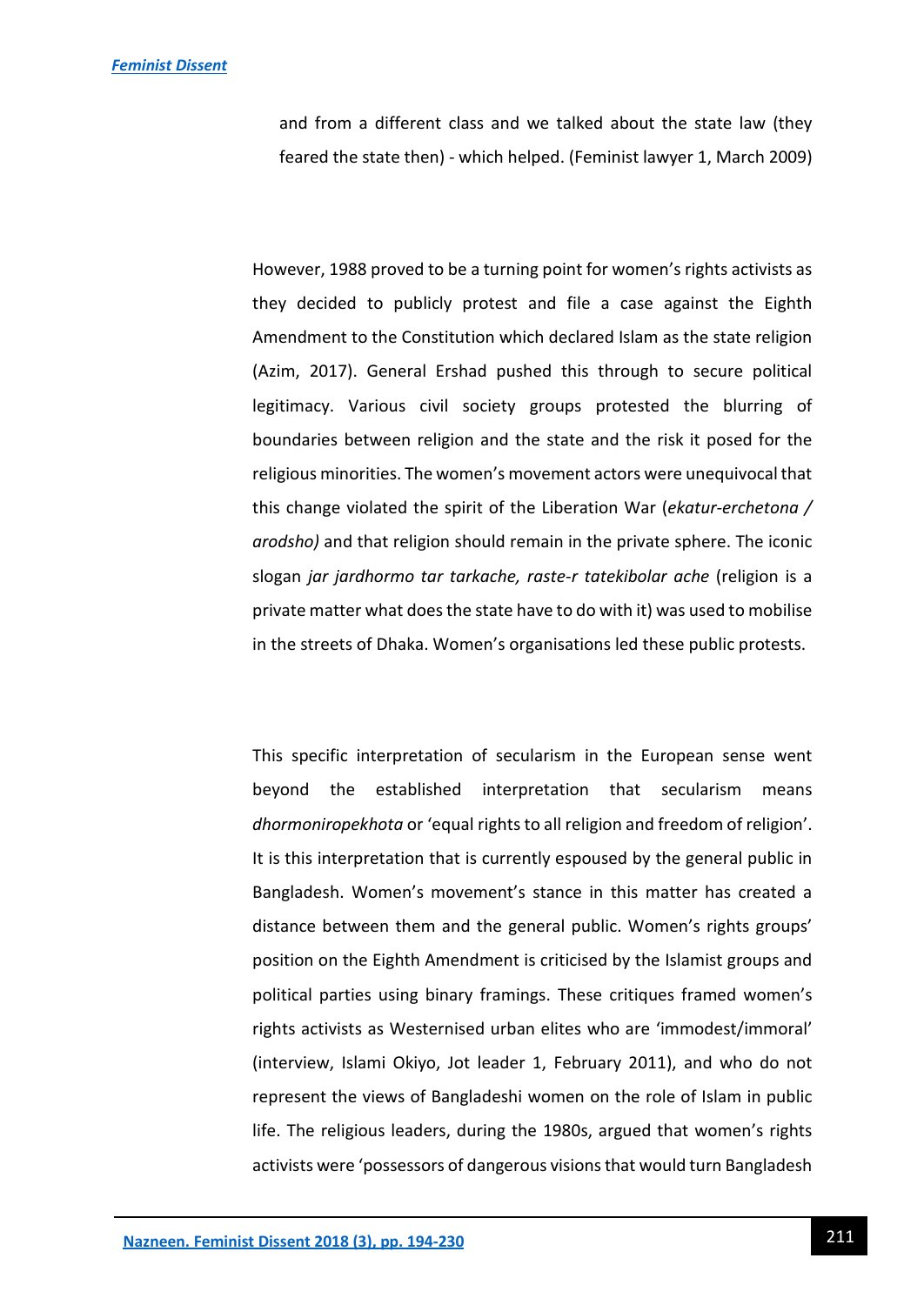#### *[Feminist Dissent](https://journals.warwick.ac.uk/index.php/feministdissent/index)*

into Turkey' (i.e. a secular republic), and that this vision undermined Bangladesh's identity as a Muslim majority country.

Expansion of development activities during the 1980s and 1990s by the women's rights organisations and NGOs specifically targeting rural women also rattled the religious groups.<sup>5</sup> The religious groups attempted to undermine the development work undertaken by the NGOs and women's organisations by questioning whether these groups were the 'real representatives' of rural women's interests and concerns. The religious quarter presented a narrow role for women in the society –that of the mother and the dependent wife and discouraged women's engagement in the productive economy. The religious leaders attempted to delegitimise development work by branding women's rights activists and NGOs as 'agents of capitalism/imperialism'. They pointed out that NGOs engage rural women in exploitative relations of production through credit programmes. They stressed that women's movement's support for expansions of these development programmes disempower rural women (interview, Khelafat Majlis leader 2, March 2011).

The 1990s saw a transition to democracy after the fall of General Ershad. Women's movement actors' significant role in the anti-authoritarian movement along with international events such as the Beijing Conference opened up policy spaces for the women's movement actors. Throughout the 1990s, Islamist groups and women's rights groups came to loggerheads several times over different issues. One of them was the Taslima Nasrin affair. A fatwa was issued against Nasrin for critiquing the Qu'ran in her book. The women's movement groups came out in support of Nasrin arguing for freedom of expression and denouncing the misuse of fatwa. But they were sharply divided among themselves as many felt Nasrin's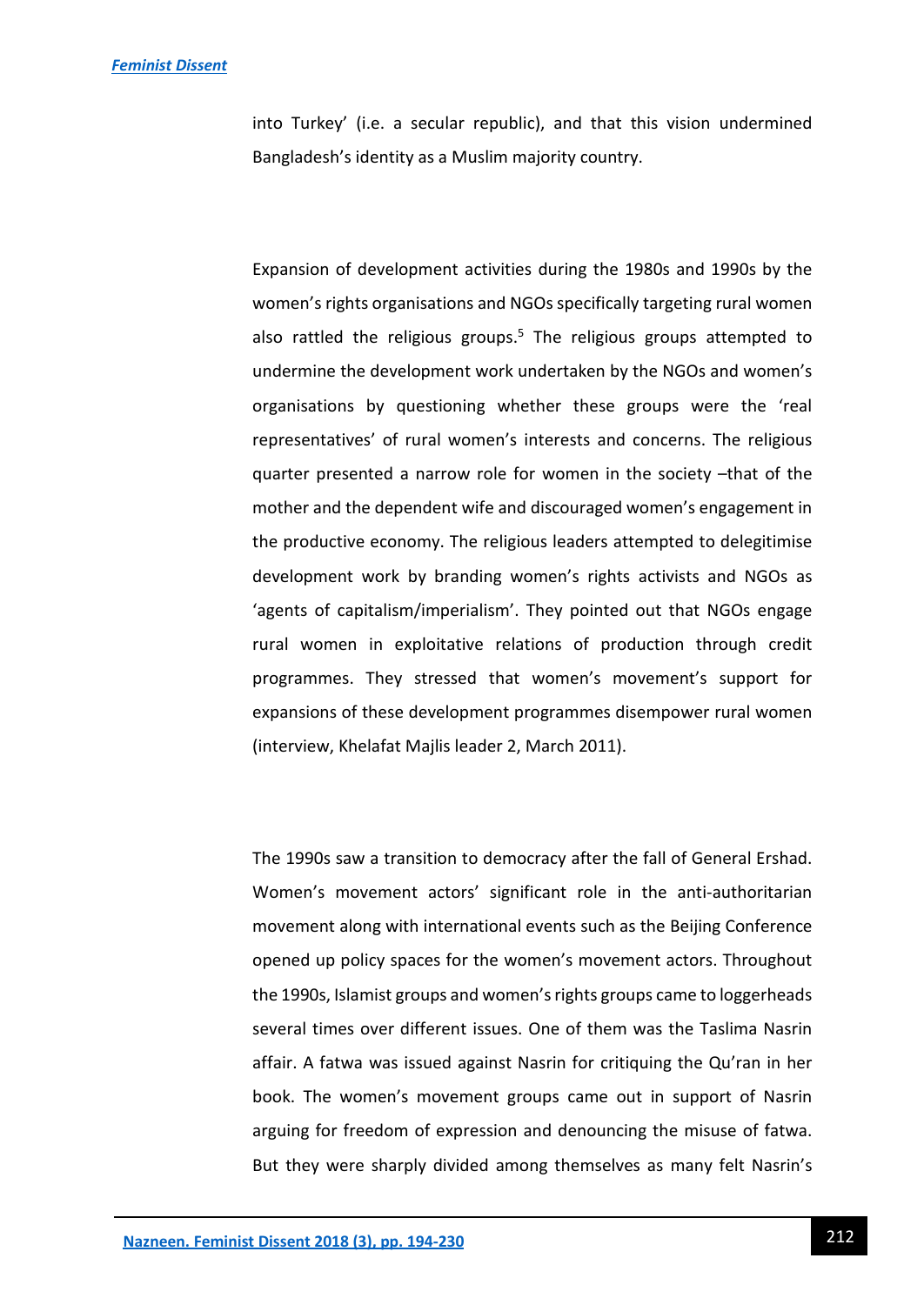comments were insensitive and had damaged the gains made by the movement (Hashemi, 1995). The Islamist political parties and the *ulema*  grabbed this opportunity to portray women's rights groups as Westernised elites whose position on personal freedom and secularism undermined Islam (Hashemi, 2000).<sup>6</sup>

It was during this period that the use of *fatwa* against rural women for violating sexual/social/religious norms (i.e. pre-marital sex, extra-marital relations, violation of *purdah* norms) by local imams and *mollahs* gained attention. Women's movement actors intervened in specific cases, filed complaints, and mediated at the local level on behalf of the victimised women. Women's groups at the national level, particularly feminist lawyer groups, were able to intervene because of their members' class positions and networks. They also demanded legal change and argued that it was a modern state's obligation to protect its female citizens (interview, feminist lawyer 1, March 2009).

In 2001 the High Court issued a *suomoto* rule that *fatwa* could not be issued by *mullahs.* This ban became a rallying point for the *ulema* and religious political parties<sup>7</sup> to mobilise against state's encroachment on the rights of the *ulema*. It was interpreted as an effort to secularise and undermine Islam (Interview, IOJ leader 1, March 2011). Interviews with male political leaders of Khelafat Majlis and Jamaat I Islami revealed that the former opposed the ruling on the ground that Bangladesh was not a secular 'Western' state and the latter felt there was no democratic dialogue and that a blanket ban did not meet the needs for religious guidance by the people (interviews, Khelafat Majlis leader 1, March 2011; Jamat I Islami leader 2, January 2011). They argued that women's rights and entitlements were clearly defined in the Qu'ran, and implementation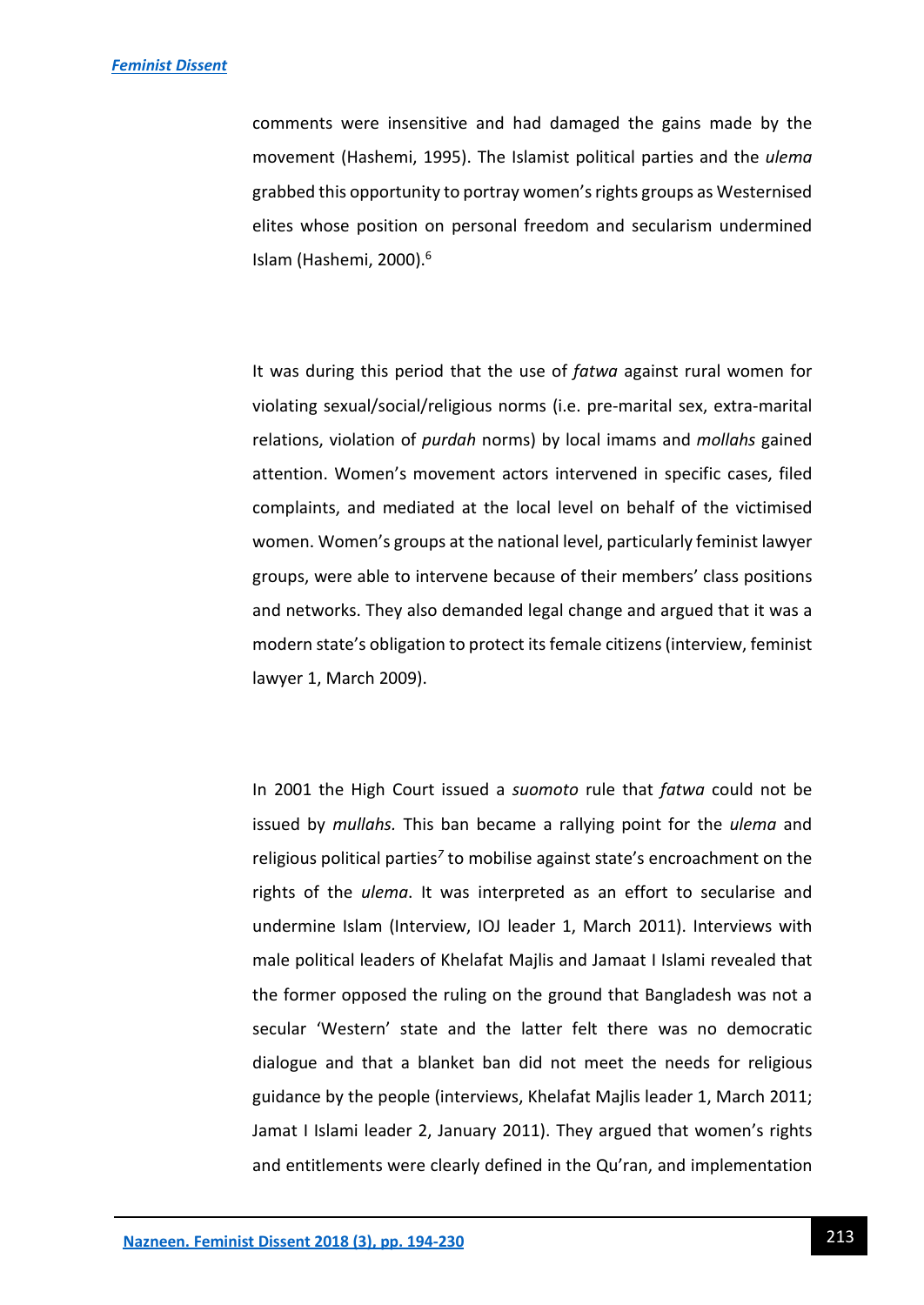of the provisions made in the Shari'a would ensure justice for women. They also argued that the Western notion of equal rights failed to protect women from violence and complementarity of gender roles ensured better protection of women.

The women's association with close links to Jamat I Islami held similar views (group discussion, *Nari Odhikar Andolan<sup>8</sup>* , March 2011). While these women largely endorsed the views of the parent political party when it came to the need for democratic dialogue and the complementarity of gender roles ensuring women's rights, there were some divergences. When questioned about the use of *fatwa* against rural women and the work done by women's rights activists they were ambivalent. They were unable to deny the misuse of *fatwa* but argued that the members of women's rights groups were 'not schooled in *fiqh* and had limited engagement at the grassroots level'. The group pointed out that women's rights activists had limited understanding of the value of *fatwa*s in the lives of people in need of guidance (group discussion, *Nari Odhikar Andolon*, March 2011).

The ban on *fatwa* was later taken up by Hefazat E Islam to rally support. Appeals were filed in the Supreme Court by two religious scholars, which led to the partial revoking of the ban. Undeniably, the actions by Jamaat I Islami and *ulema* and the position espoused by the women's groups associated with Jamaat, meant curtailing freedom of expression, and in the case of the partial revoking of the ban on fatwa, adversely affecting the rule of law and women's status.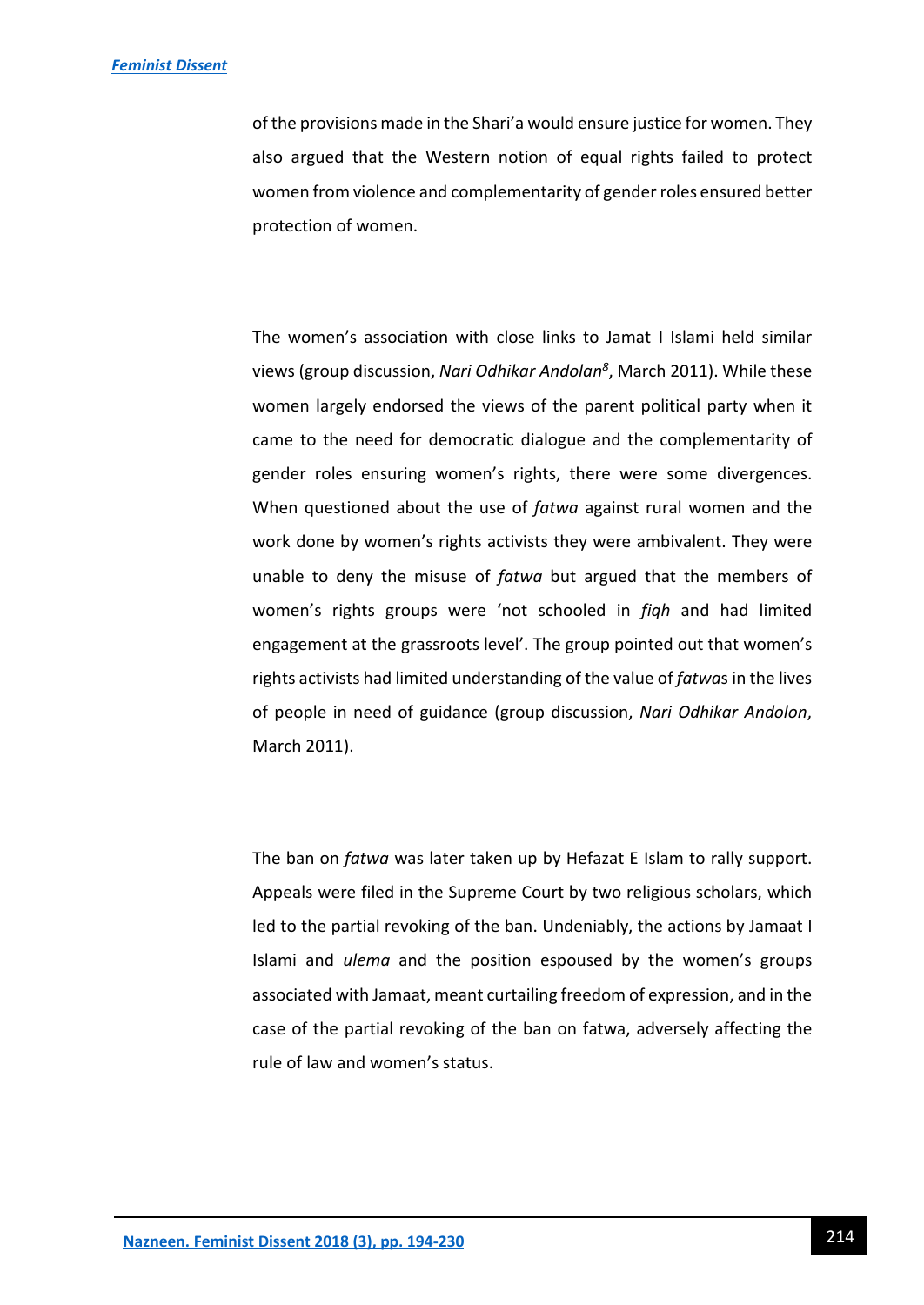The discussion above demonstrates how binary framings were used by the religious political parties and the *ulema* to delegitimise women's rights work and the women's rights advocates. It also shows how women rights actors attempted to counter these by using the language of rights, state obligation, and by alluding to the spirit of the Liberation War. But the limits of these counter-framings and the appeal of the binary framings become clear when we turn our attention to the National Women's Development Policy (NWDP).

The NWDP was formulated in 1997 by the state to meet its international obligation imposed on UN member states by the Beijing Platform for Action (PFA). The Bangladeshi state also wanted to enhance its gender friendly reputation. The 1997 policy contained visions and actions points for all critical areas identified under the PFA (Shahid, 2017). The policy was later used by the women's movement actors to exhort the government to take action in specific areas by reminding the state to meet its national and international commitment (interview, women's rights activist 3, June 2008).

However, it was alleged by the Islamist groups that NWDP contained a clause that demanded equal property rights for women (interview, Jamat I Islami leader 2, March 2011; Islami Oikyo Jot leader 1, March 2011). In reality the policy contained no such clause. In 2008, protests were organised by Islami Okiyo Jot (IOJ), arguing that the policy was against Qu'ran and Shari'a (Shahid, 2017). The women's rights groups also formed an alliance composed of 40 women's groups which protested the government's decision to form a review committee that included Islamic clerics. They argued that the *ulema* were against the spirit of the Liberation War and trying to promote fundamentalist politics (The Daily Star, 2008).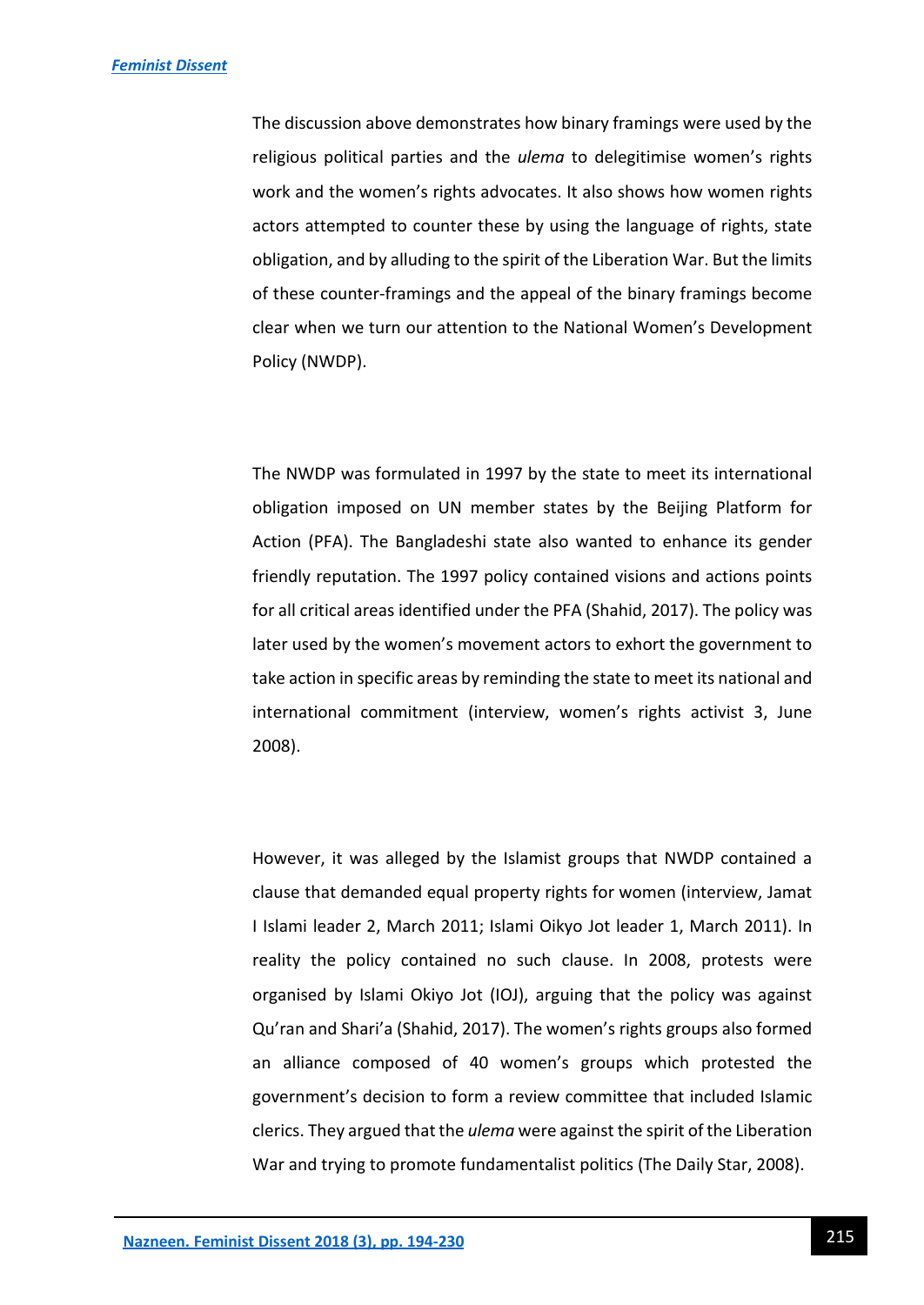In interviews with male Jamat I Islami and IOJ leaders it became clear that apart from the issue of equal inheritance, the bone of contention was that the policy states that the state will fully implement the CEDAW. Article 2 of the CEDAW requires the state to reform all gender discriminatory laws which would mean changes in religious personal laws that govern marriage, divorce, inheritance, and custody (interview IOJ leader 2, March 2010).

The women's association closely linked to Jamaat did not diverge radically from the position held by the parent political party. They felt that the policy did not fall within the Islamic framework and needed to be revised. When probed about the question of inheritance, particularly property being important for poor women in rural areas, they argued that complementarity of gender roles meant that women can depend on male members of the family. They also argued that men should inherit the larger share as they are providers (group discussion, *Nari Odhikar Andolon*, March 2011). Interestingly, none of the members had read the policy.

Their views on the position taken by the women's rights groups was similar to that held by the male party leaders, that the women's movement was misdirected as these actors demanded equal rights based on the Western conceptualisation of rights. They argued that women's movement actors failed to understand that men inherited a larger portion as they had responsibilities from which women were exempted. They pointed out that the Islamic position of daughters inheriting half of what the sons receive was fair given that the majority of women in the Bangladesh did not bear responsibilities of their parents and extended families. This position held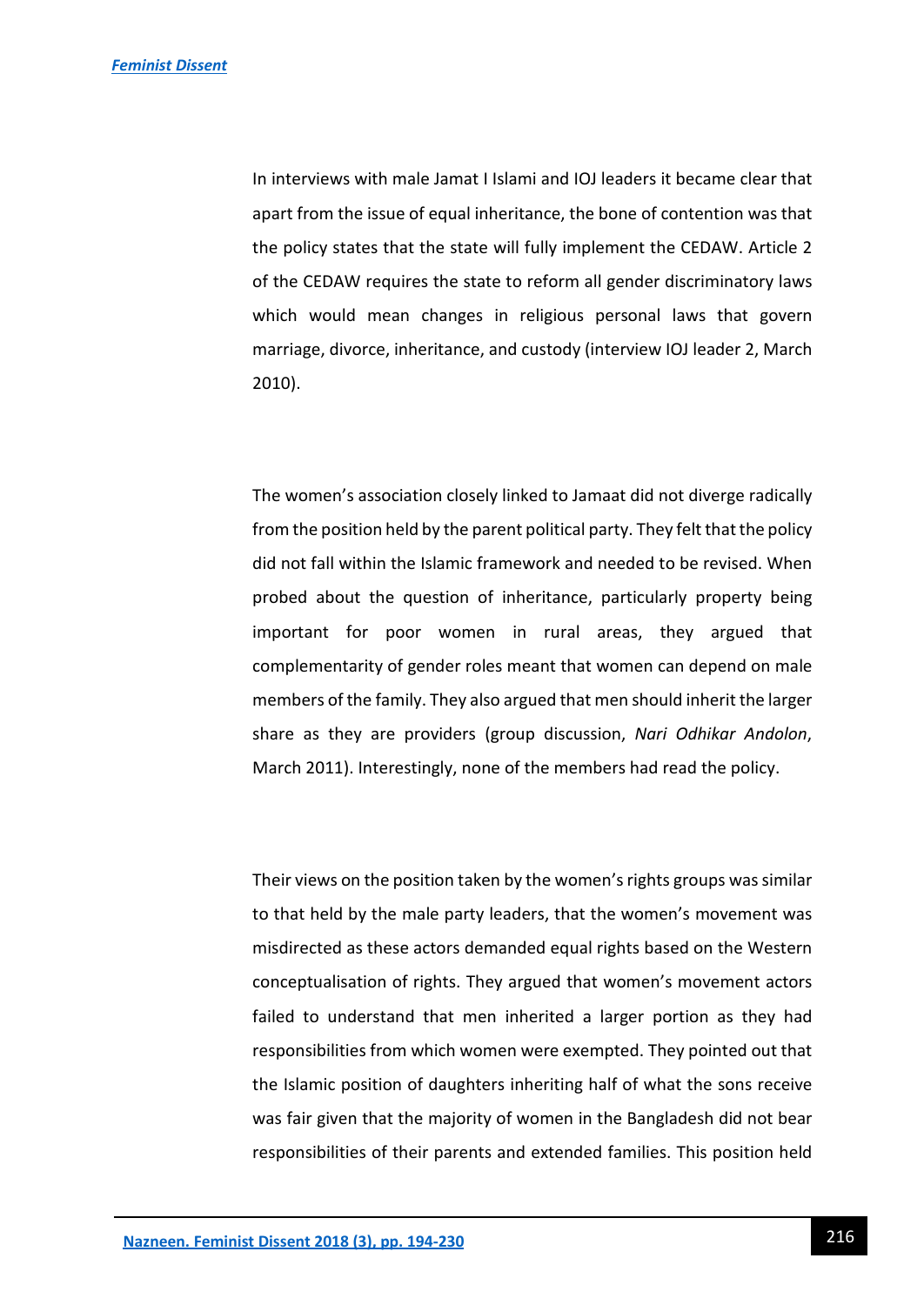by the male political leaders of Jamaat and the women's group associated with the party, of course, did not take into account that female headed households may be bereft of male guardianship or that in many cases male members are unwilling to meet their duties as providers.

The debates over the policy created a stir within the female Qu'ran reading groups, which are apolitical but many members have connections with Jamaat E Islami and other Islamist political parties. Interviews with women from one such group (all were professional women) revealed that they viewed family law reform as unnecessary which was similar to the views held by these parties. They also argued that the international conventions (CEDAW) were framed by Western countries, and these conventions are designed to undermine Islam and promote Western values. They felt that the UN and other organisations were not legitimate as these organisations were biased towards powerful Western countries. These arguments were also put forward by the male political leaders of Jamaat I Islami and other political parties.

When probed about whether women in the Qu'ran reading groups would be active in opposing the policy, they pointed out that they had discussed the policy at the community level meetings and have made public statements wherever possible. Whether they would come out onto the streets would depend on the leaders of the religious political parties. The women also argued that the women's rights groups should not claim they represent Bangladeshi women's interests, as these groups were not 'rooted in the real culture and beliefs of the country' (group discussion, Qu'ran reading group 3, March 2011).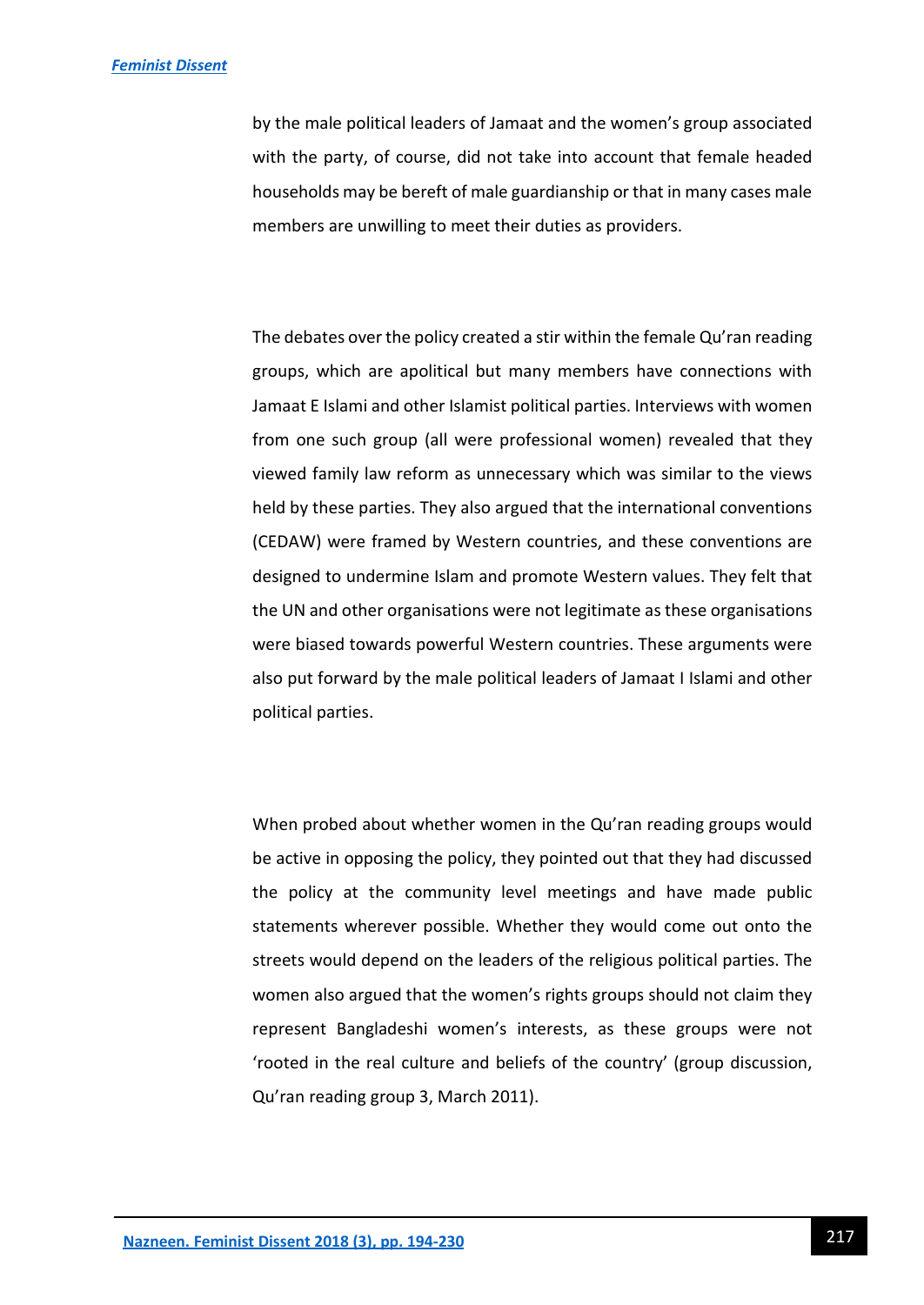Even though the caretaker government had withdrawn the draft NWDP in 2008, it became a rallying point for garnering support for a range of Islamist actors and religious political parties. In 2011, a new draft policy was introduced by the AL which called for equal access for women to credit, land, and labour markets but it did not make any mention of legal changes to ensure equality of marriage, inheritance, divorce or custody in line with the CEDAW (Shahid, 2017).A series of national protests were led by the IOJ against the policy. The religious political parties also changed tack. They formed Hefazat E Islam, an Islamist civil society alliance, to counter the alliance created by the women's rights activists. Hefazat was not explicitly linked to any political party but drew widespread support of the *ulema* and the general public (The New York Times, 4 April 2011).

The *ulema* portrayed the protest against the policy as a responsibility of *all* Muslims. They argued that the democratic principles required a dialogue on any policy and that they had the support of the majority (interview, IOJ leader 1, March 2011). Emphasising that women's needs were met in a just and fair way under the Shari'a*,* they argued that the government was a puppet in the hands of secularists/Western elite (interview, KhelafatMajlis leader 1, 2011). The Westernised/elite/liberals, including the women's groups, were branded by the *ulema* as 'Kolkata Haji,' meaning who had performed the *haj* in India and took their instructions from 'Hindu' India- the 'other' in Hefazat's imagination. The reference to India was to undermine the demands made by the liberal/secular quarters.

The women's movement also organised protests to counter these allegations (Haq, 2011), again emphasising the spirit of 1971 and obligations of a modern state towards its female citizens. In their framings, women's movement actors argued that unless Hefazat was contained,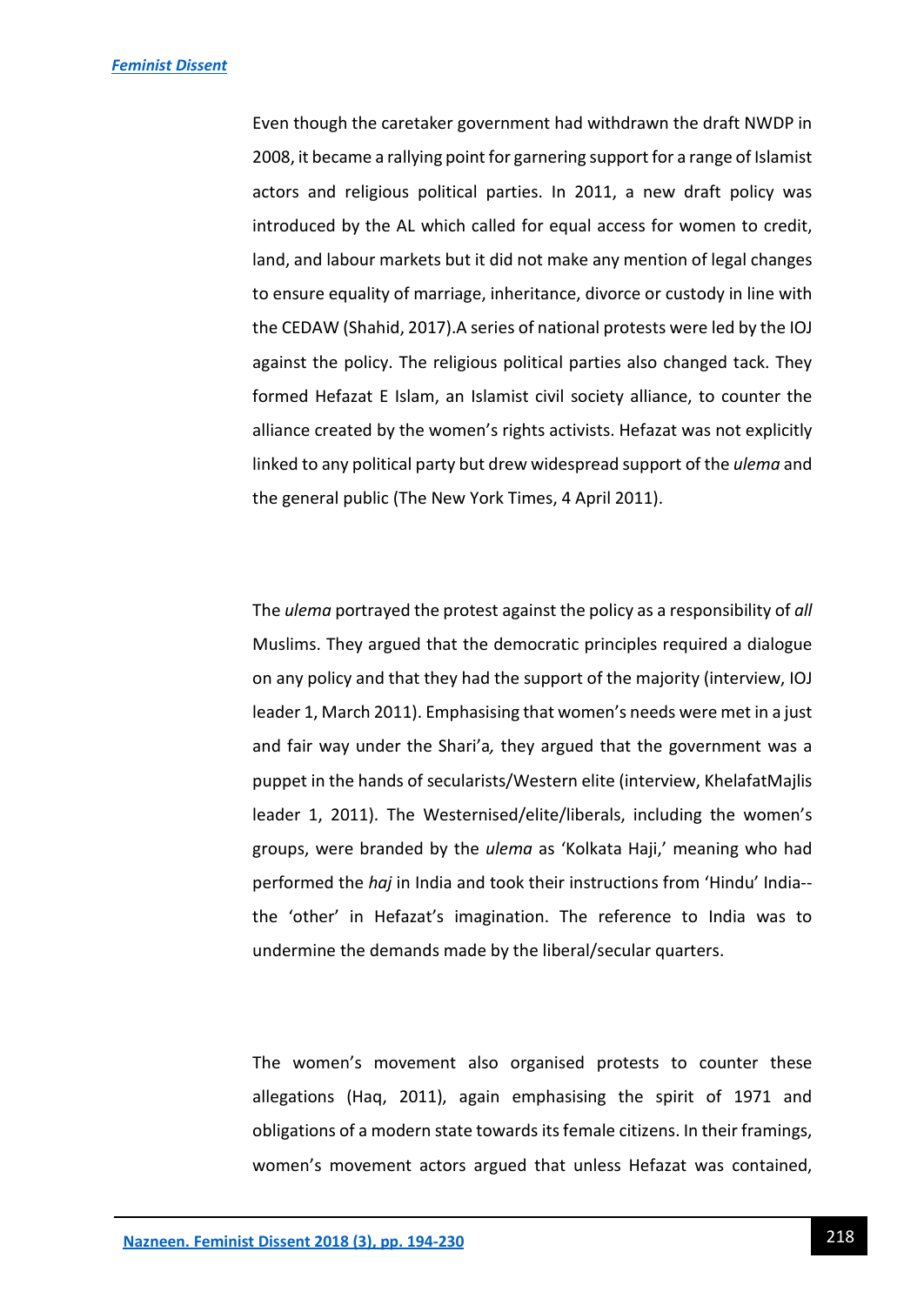Bangladesh's situation would be similar to that of Pakistan. However it was palpably clear that in street politics, women's movement activists were at a disadvantage, given their smaller numbers. As Hefazat had overtly disassociated itself from Jamat I Islami, it meant that the exhortations by the women's movement about the spirit of 1971 as a counter mobilisation strategy worked less well. This is because Jamat was culpable of the war crimes in 1971 and not the *ulema.* Also there was a disjuncture between the women's movement and how the large majority of the rural population and the new middle class perceived the role of religion and women's empowerment. These groups believed in women's right to work, healthcare, and education but they did not want to challenge the religious personal laws that governed private lives and also the core patriarchal structures.

In the end the policy itself was passed by the Cabinet. However NWDP came to symbolise the rise of the religious right wing in the shape of Hefazat E Islam, a deepening of the rift between religious and secular in the society, and with women's movement actors losing clout (Nazneen and Masud, 2017). The AL which passed the policy later backtracked on its implementation. Ministers made public statements about taking into account the particular context in Bangladesh which was not amenable to all the provisions made in the CEDAW (Shahid, 2017).The abolishment of the policy was later included in Hefazat's thirteen point demand that was discussed at the beginning of this article.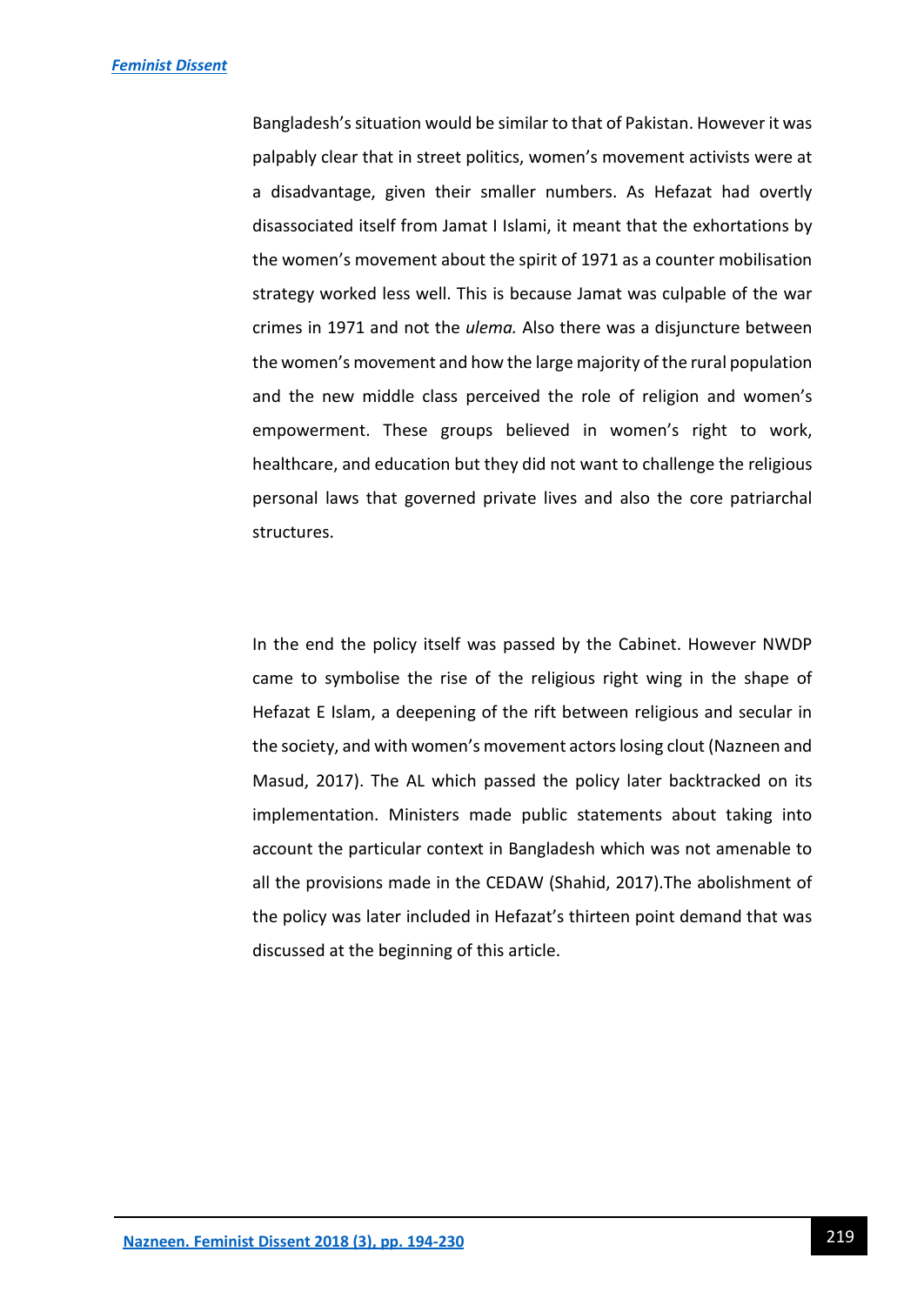

(8 March rally organised by Jatiyo Nari Shramik Trade Union Kendra (National Women Workers Trade Union Centre). Photo: Soman. Available at: [https://commons.wikimedia.org/wiki/File:8marchrallydhaka\\_\(55\).JPG\)](https://commons.wikimedia.org/wiki/File:8marchrallydhaka_(55).JPG)

# **Conclusion**

In this article I explored how binary framings were used by the Islamists and countered by the feminists to make claims over the state. These binary framings positioned Bangladeshi women at opposite ends of the spectrum by dividing them between 'Muslim/religious/moral/authentic/ traditional'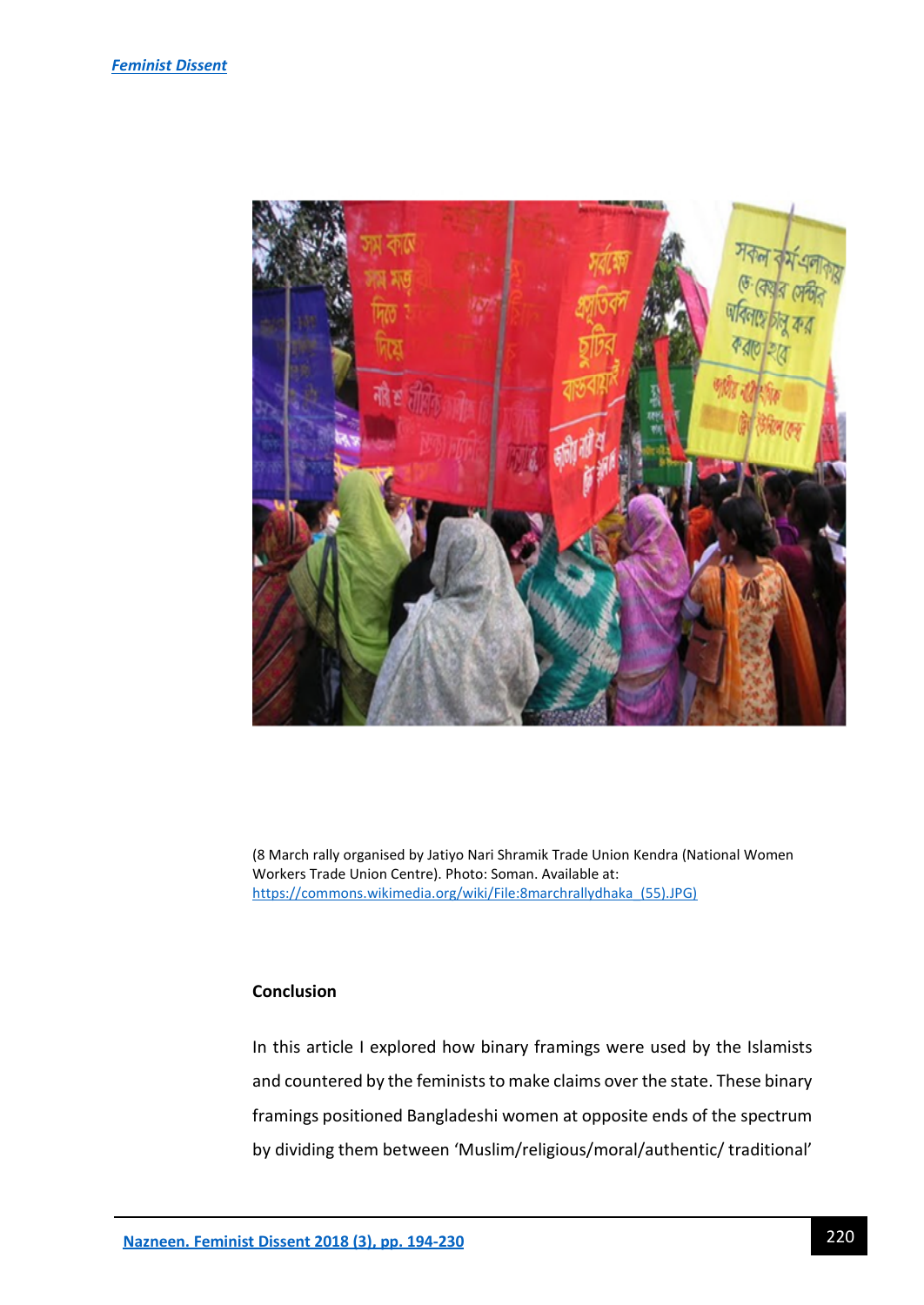or 'Bengali/secular/immoral/Westernised/modern' and erased the complex position religion has in the lives of Bangladeshi women. So what does the Bangladesh case tell us? The analyses of the genealogies of the binary framings and the contentious episodes when these framings were deployed reveal the following points.

These binary framings are used by religious political parties and the *ulema*  to delegitimise the claims made by women's movement activists. By emphasising that women's groups espouse a Westernised vision of modernity, they question the authenticity and representative nature and the legitimacy of the changes proposed by women's rights groups. The analyses of the various contentious episodes also reveal that the binary framings have adverse implications for women's empowerment and state's accountability towards women. In the cases of the ban on *fatwas* and the NWDP, the state had backtracked and watered downed largely positive measures taken to advance women's rights. In both cases, state's accountability *for* promoting gender equity and the ability to protect the interests of female citizens have been significantly diminished.

The Bangladesh case also reveals the disconnect that exists between the individual women's experience of religious subjectivities as empowering and their expression of collective agency that may have an adverse impact on women's rights. Undeniably, women who are members of the religious political groups and Qu'ran reading groups are empowered through their engagement with religion. However, they also hold specific visions of what women's position in society is and what the state should or should not do in terms of policy and legal reforms. Their support for the visions that limit women's role in the public sphere exists as a counter-narrative to the visions espoused by the women's movement actors. The religious women's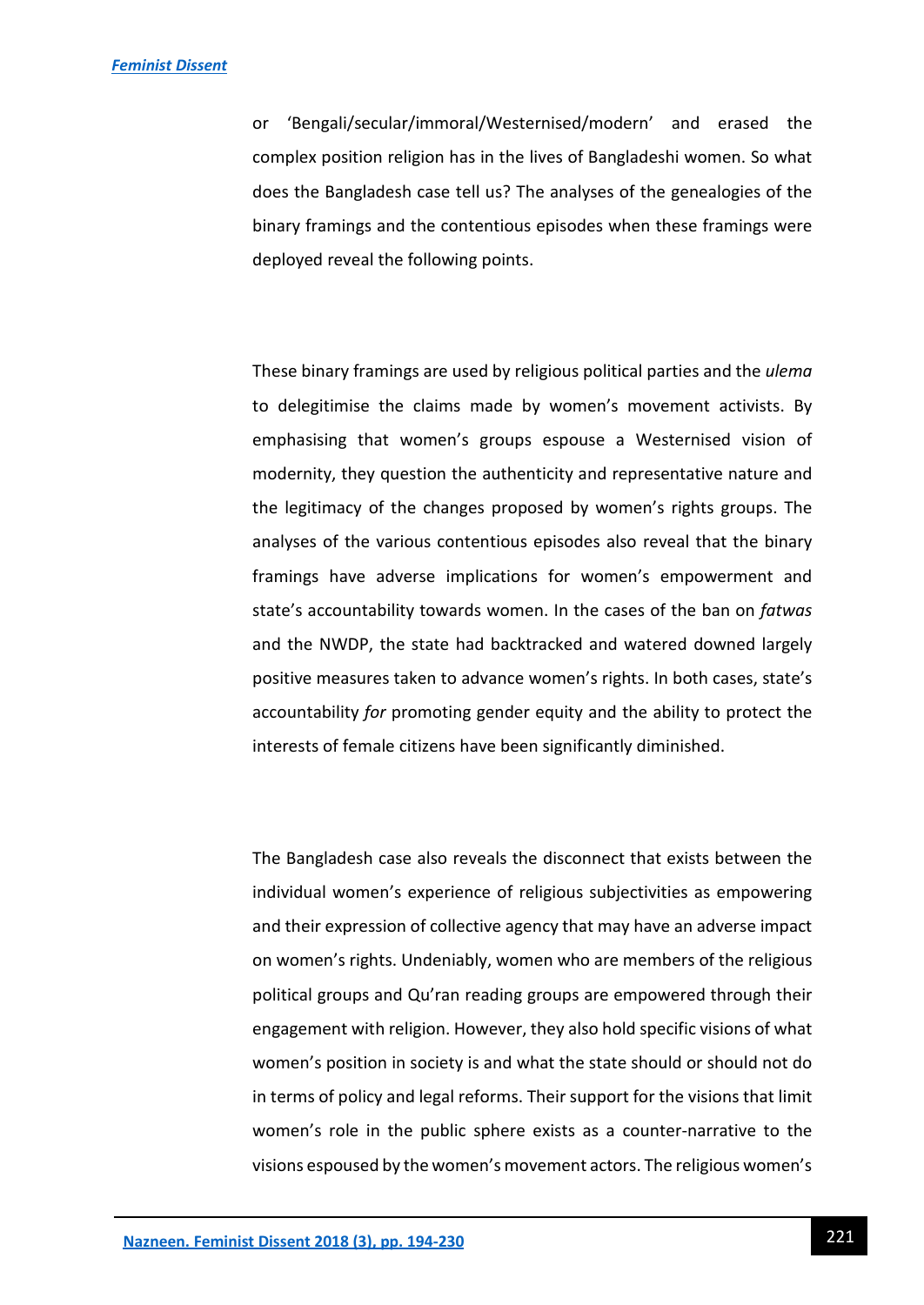group's willingness to engage with the public on policy reform matters also raises questions about whether they could be mobilised by political parties for causes that are distinctively anti-women. Admittedly, the women in religious groups covered in this paper do not subscribe to the extreme views held by some of the Islamists groups. However, the possibility of women in religious groups mobilising for causes that are distinctively antiwomen, raises the need to explore the broader implication of individual women's religious subjectivity and its link to collective agency not only in Bangladesh but other Muslim majority contexts.

Academic research on religion and women's empowerment in Bangladesh have explored how positionality of both of the researcher and the participants influenced interpretations. However the location or context within which religion is empowering to women should be given equal weight as positionality to understand how the boundaries are set for women who do not fit the category of Muslim/religious/moral/authentic women in Bangladesh (and also in similar contexts). The construction of the binaries which promote 'virtuous womanhood' based on religion in a Muslim majority location bears political risk for feminists and their work.

In electoral politics, while religious parties may not secure a large percentage of the votes in Bangladesh, taking a pro-gender equity stance rarely generates popular electoral support. In addition, women do not vote as a bloc on these issues. Women's rights activists have a lot less to offer to the ruling elites in terms of patronage or numerical support. The popular appeal of Islam and the fear of being branded anti-Islamic allow religious groups to have veto power in matters related to women's rights that challenge deep-seated cultural and religious norms. While strategies for countering binary framings by appealing to the nationalist vision, the spirit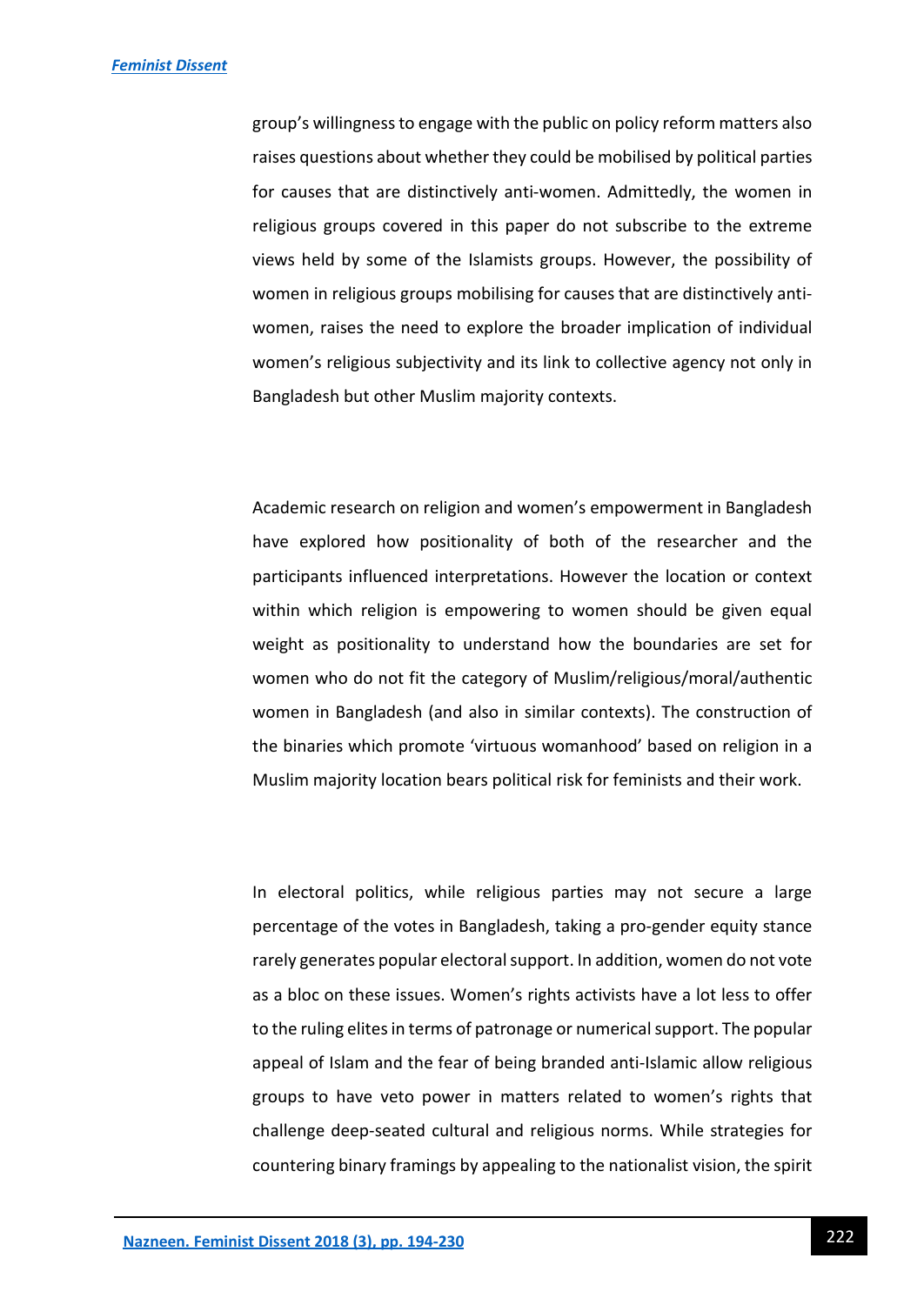of 1971 and international obligations of the state have been effective in the politics of representing women's empowerment, these framings have their limits, as we saw in the way state had backtracked. In fact, in recent years the AL has shifted its position and now has close relations with Hefazat E Islam to counter the rise of extremist groups linked to global terrorist networks in Bangladesh. The AL is vulnerable to pressure from religious quarters given its legitimacy has been questioned after the 2014 elections, which was boycotted by major opposition parties.

One of the ways that women's movement actors have been able to remain relevant is by weaving their demands with the reputation the AL has built around being a government that delivers social development. Women's empowerment is a major part of this narrative of development success (Hossain, 2017). But is this a sustainable strategy to engage with the state?

The re-introduction of religious into the political space in the last decades nationally, regionally and globally coupled with Bangladesh's own historical experience with religious nationalism may mean that the space to raise doctrinal issues may shrink further and the strategies that were effective in the past to engage state actors may not work. The framings that are used such as universal rights and the types of actors who may support women's movement will change.

In fact, the women's movement faces significant challenges at present which means very difficult trade-offs. The rise of social media, which is extensively used by the new wave of Islamist groups, means that women's movement actors have to fight battles not just in the streets but also in the digital space, where they lack skills. The waning of donor power in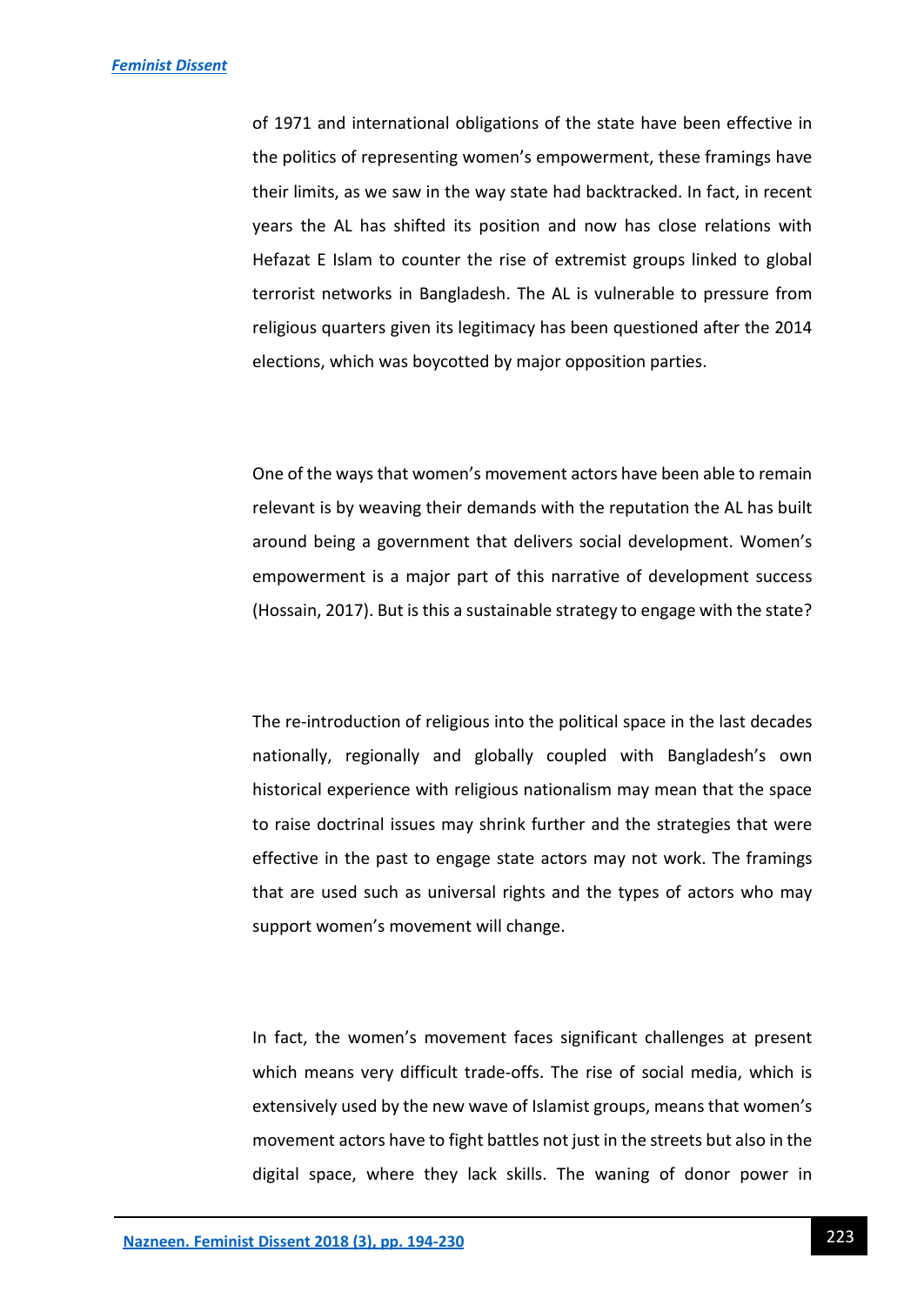Bangladesh means that the avenue that women's movement actors have generally used to place pressure on the state to promote women's empowerment (albeit sometimes a narrow donor vision) is limited. And the rise of extreme right ideology worldwide that vilifies Muslims, both in the Western world but also in neighbouring India, coupled with the rise of political Islam inside Bangladesh and in other Muslim majority contexts, including extreme right thinking in Saudi Arabia and Iran that interpret gender roles based on a crude reading of the Qu'ran, may mean that binary framings will be rife and the space for promoting the women's empowerment agenda that aligns with a liberal vision may be shrinking.

**Dr Sohela Nazneen** is Fellow based at the Institute of Development Studies. She has sixteen years of research, teaching, policy analysis and advocacy experience on gender and development issues. Her research largely focuses on gender and governance, women's economic empowerment, violence against women, and feminist movements in South Asia and sub Saharan Africa. Sohela has published on these issues, including in *World Development*, *Studies in Family Planning*, *Conflict, Security and Governance* and *Women's Studies International Forum*. Her forthcoming publication is a co-edited book - *Negotiating Gender Equity in the Global South: The Politics of Domestic Violence Policy Making* from Routledge.

### **References**

Asadullah, M. and Chaudhury, N. (2007*) Holy alliances: public subsidies, Islamic High Schools and female schooling in Bangladesh*. Paper presented at Royal Economic Society Conference at University of Warwick, 11-13 April.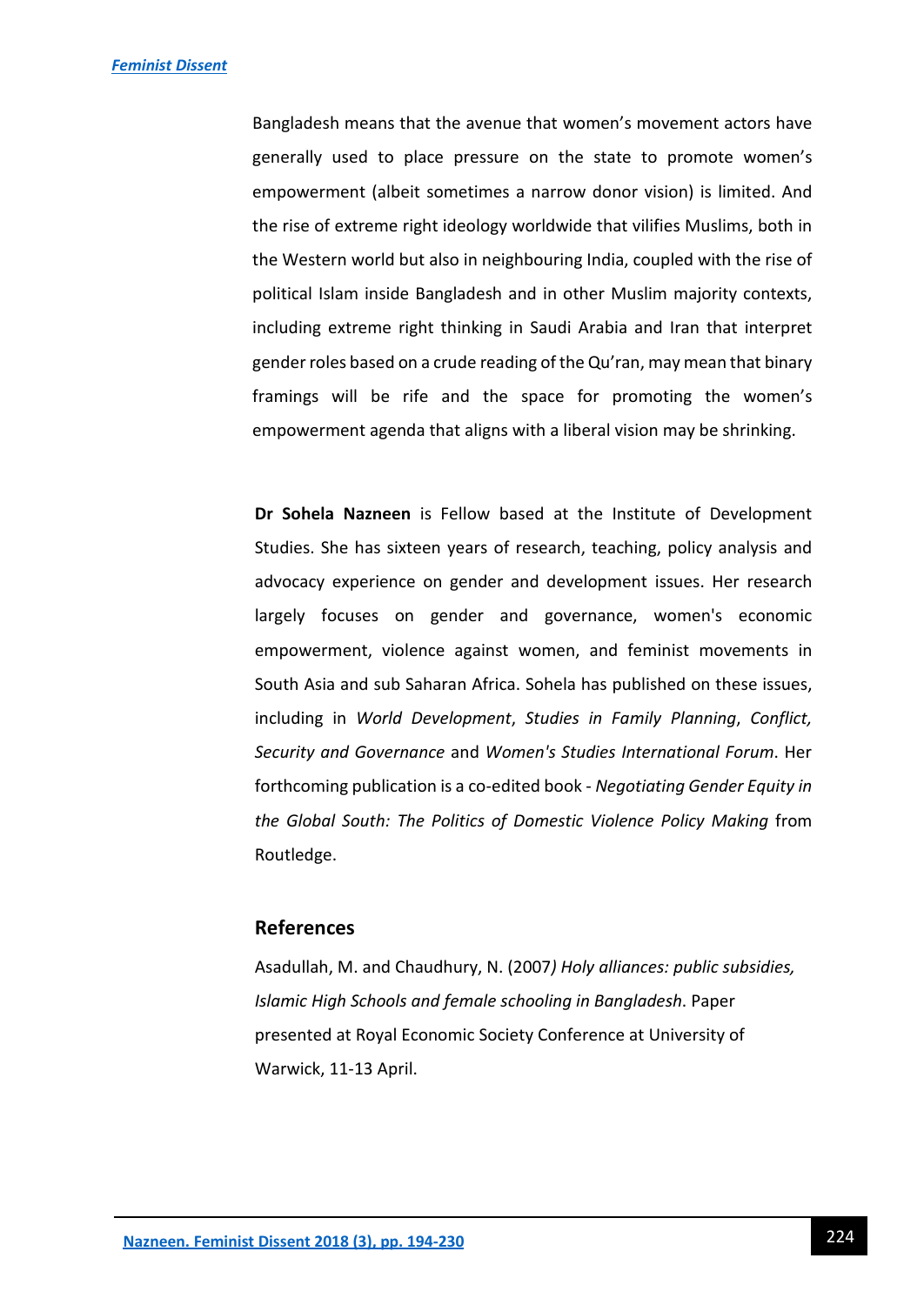Azim, F. (2017) Secularism and women's movement in Bangladesh. In: Mukhapadhyaya, M. ed., *Feminist subversions and complicity*. New Delhi: Zubaan.

Bangladesh Bureau of Statistics (2010) *The Statistical Yearbook*, BBS: Dhaka.

BBC, (2016) *Bangladesh siege: 20 killed at Holey Artisan Bakery*. 2 July (Accessed 18 February 2017).

Boussou, J. (2013) Bangladesh's radical Muslims uniting behind Hefazat E Islam, *The Guardian*, 30 July 30.

Chowdhury, E. (2009) Transnationalisms reversed: engaging religion, development and women's organizing in Bangladesh. *Women's Studies International Forum*, 32 (6): 414-23.

The Daily Star (2008) *Women, human rights bodies demand scrapping of review body*. 22 April 2008.

Dhaka Tribune (2013) *Hefazat E Islam clash with opponents*, 7April 2013.

The Economist (2017) *The battle between Bangladesh's two Begums is over*. 7 December.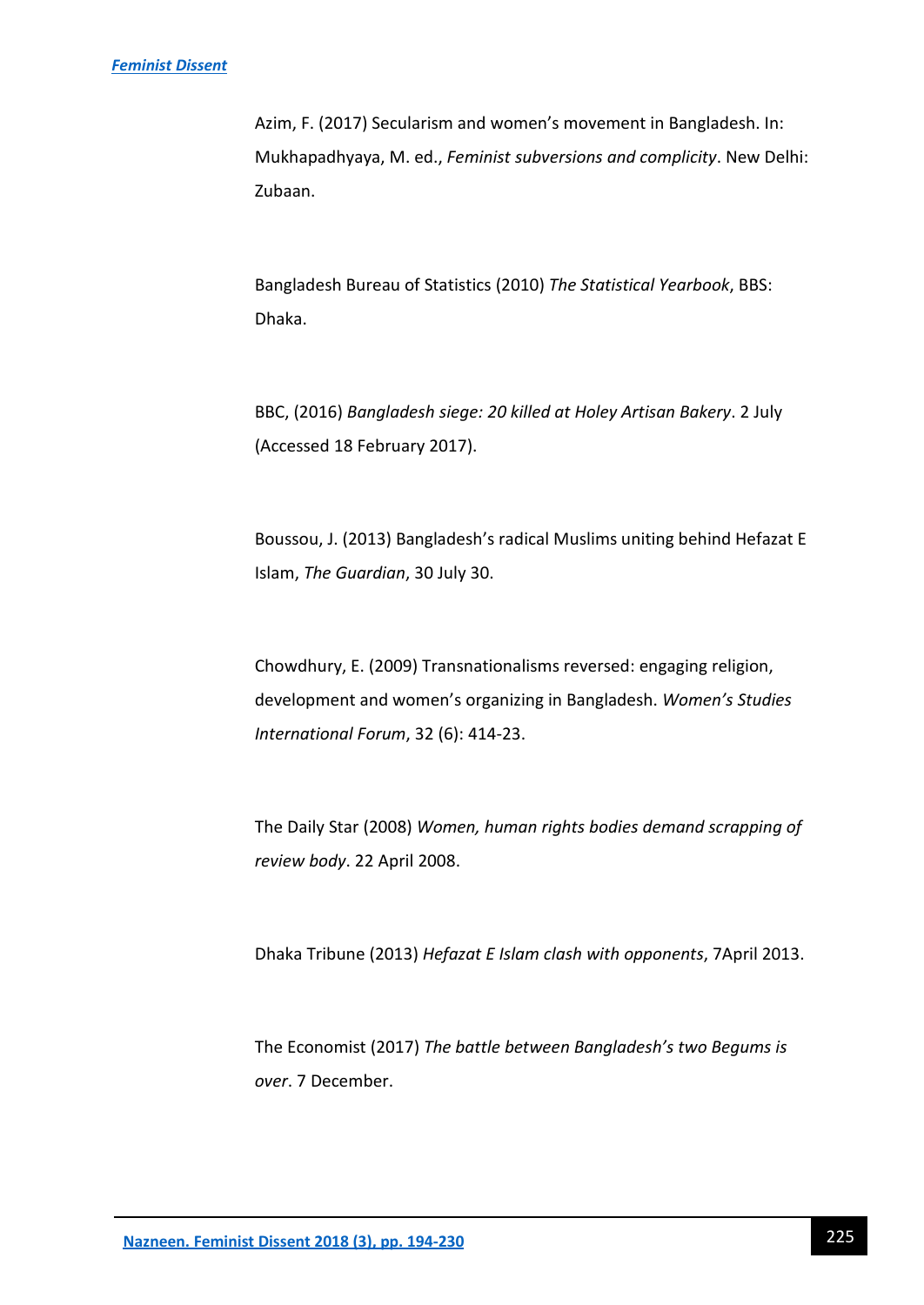#### *[Feminist Dissent](https://journals.warwick.ac.uk/index.php/feministdissent/index)*

Griffiths, M. and Hasan, M. (2015) Playing with fire: Islamism and politics in Bangladesh. *Asian Journal of Political Science*, 23 (2): 226-41.

Haq, N. (2011) *Women defy Islamic clergy*. [online]. Inter Press Service. (Accessed 28 April 2011).

Harrison, F. (2015) *Political Islam and the elections in Bangladesh*, UK: New Millennium.

Hartman, B. and Boyce, J. (1983) *A Quiet violence*, Dhaka: UPL.

Hashemi, T. I. (2000) *Women and Islam in Bangladesh: beyond subjection and tyranny*. London: Mcmillan.

Hashemi, T. I. (1995) *Women and Islam: Taslima Nasrin, society and politics in Bangladesh*. South Asia: Journal of South Asian Studies, 18(2): 23-48.

Hassan, M. (2013) *The political settlement in a limited access order: the case of Bangladesh*. ESID Working Paper Series No 23.Manchester: University of Manchester.

Hassan, M. and Nazneen, S. (2017) Violence and the breakdown of the political settlement: an uncertain future for Bangladesh. *Conflict, Security and Development*, 17 (3): 205-23.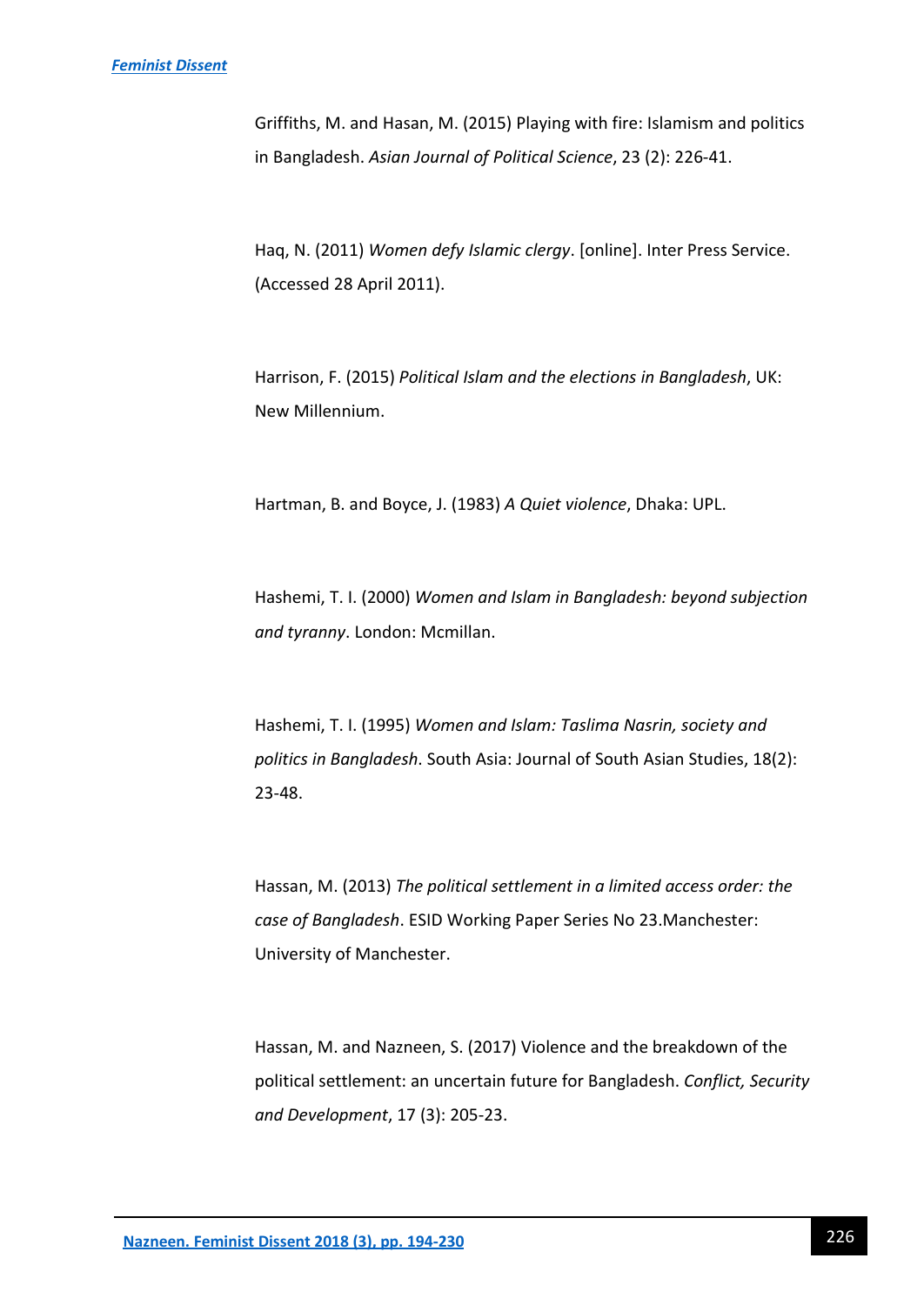Hossain, N. (2017) *The aid lab: understanding Bangladesh's unexpected success*. Oxford: Oxford University Press.

Huq, M. (2008) Reading the Qu'ran in Bangladesh: the politics of 'belief' among Islamist women. *Modern Asian Studies*, 42(2/3): 457-88.

Huq, S. (2010) Negotiating Islam: conservatism splintered authority and empowerment in urban Bangladesh. *IDS Bulletin*, 41 (2): 97-105.

Hussain, N.A. (2010) Religion and modernity: gender and identity politics in Bangladesh. *Women's Studies International Forum*, 33: 325-33.

Jahan, R. (1995) Men in Purdah and women in public: Rokeya's dreams and women's struggles in Bangladesh. In: Basu, A. (ed.) *The challenges of local feminisms: women's movement in global perspective*. Boulder: Westview Press.

Jahan, R. (1972) *Pakistan: a failure in national integration*. New York: Columbia University Press.

Kabeer, N.(1991) The quest for national identity: women, Islam and the state in of Bangladesh. In: Kandiyoti, D. (ed.) *Women, Islam and the state*. London: Macmillan.

Kabeer, N. (1989) Subordination or struggle: *New Left Review*, 168.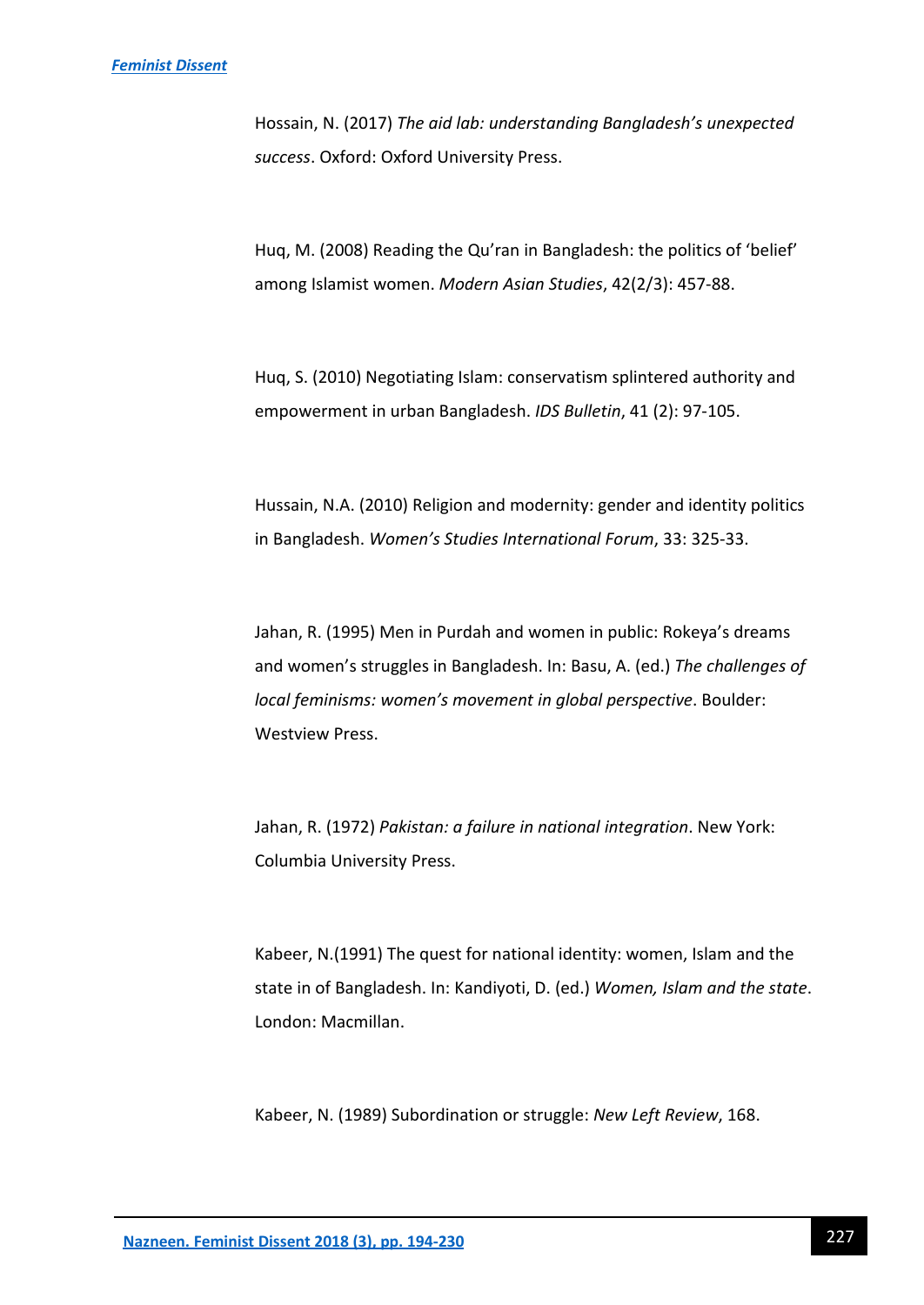Karim, L. (2004) Democratizing Bangladesh: state, NGOs and militant Islam. *Cultural Dynamics*, 16 (2/3): 291-318.

Mahmood, S. (2005) *The politics of piety: The Islamic revival and feminist subject*. Princeton University Press.

Naher, A. (2010) Defending Islam and women's honor against NGOs in Bangladesh. *Women's Studies International Forum*, 33: 316-24.

The New York Times (2011) *Bangladesh: Islamic strike shuts cities*, 4 April 2011.

Nazneen, S. and Sultan, M. (ed.) (2014) *Voicing demands: feminist activism in transitional contexts*, London: Zed Books.

Nazneen. S. and Masud, R. (2017) *The politics of promoting gender equity in Bangladesh*. *ESID working paper series no 76*, Manchester: University of Manchester.

Riaz, A. (2014) A crisis of democracy in Bangladesh. *Current History*, 113 (762): 150-56.

Rozario, S. (1992) *Purity and communal boundaries: women and social change in a Bangladeshi village*. London: Zed Books.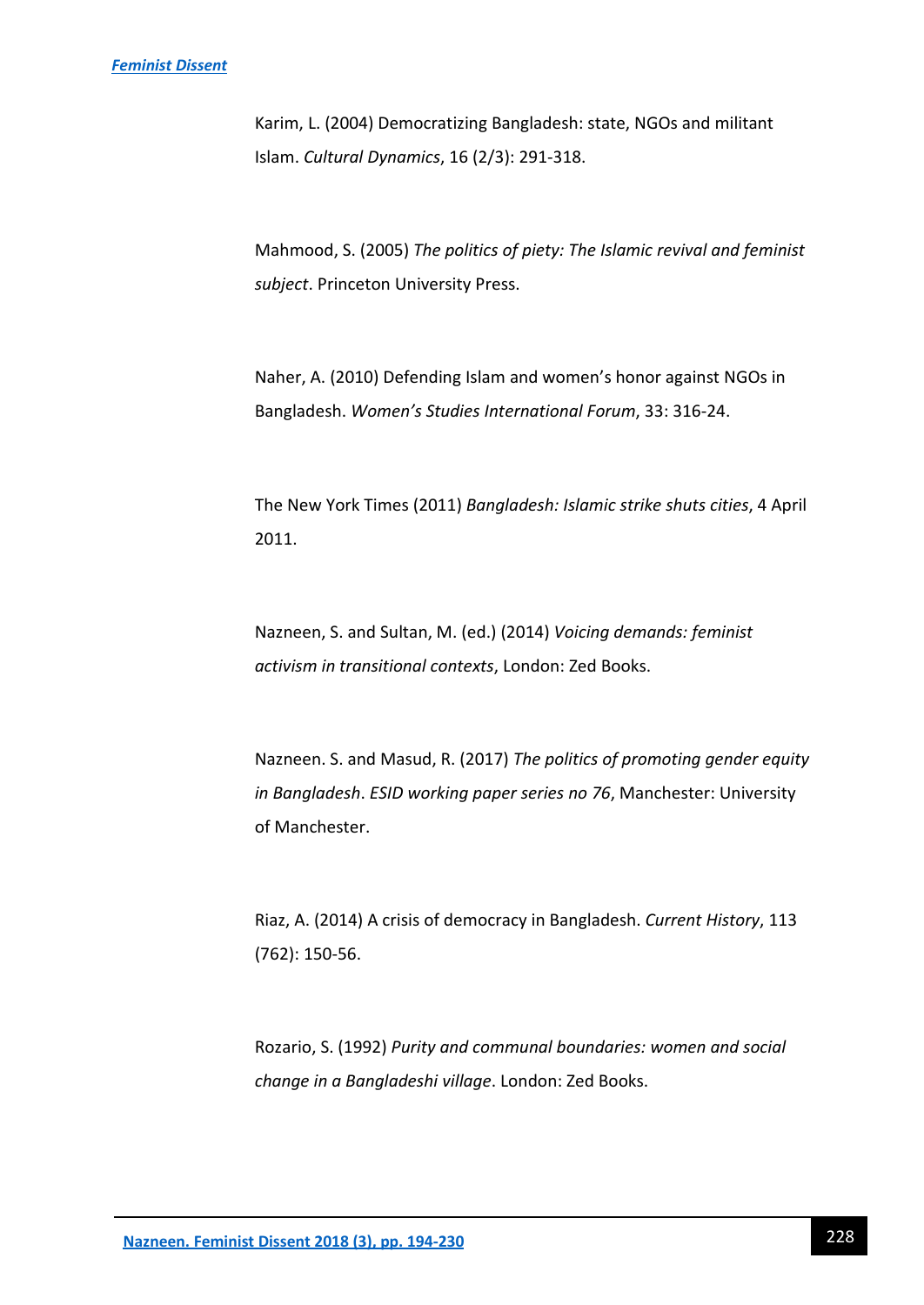Sabir, M. (2013) Hefazat E Islam: Islamist coalition. [online]. 6 May 2013, *BBC*, Available from: http://www.bbc.co.uk/news/world-asia-22424708 (Accessed 18 February 2018).

Sabur, S. (2013) The enemy of my enemy is my friend. *Alal O Dulal blog*, Available from: http://dulal18.rssing.com/chan-19793025/all\_p1.html(Accessed 18 February 2018).

Shahid, T. E. (2017) *Imaginary lines? Islam, secularism and the politics of family laws in Bangladesh*. Unpublished DPhil thesis, University of Oxford.

Shehabuddin, E. (2008a) Jamat I Islami, Bangladesh: women, democracy and the transformation of Islamic politics. *Modern South Asian Studies*, 42 (2/3): 577-603.

Shehabuddin, E. (2008b) *Reshaping the holy: democracy, development and Muslim women in Bangladesh*. New York: Columbia University Press.

Siddiqui, D. (2006) In the name of Islam? Gender, politics and women's rights in Bangladesh. *Harvard Asia Quarterly*, X(I): 1-13.

Sobhan, S. (1980) *Legal status of women in Bangladesh*. Dhaka: BILIA.

Sobhan, R. (2015) *From two economies to two nations: my journey to Bangladesh*. Dhaka: The Daily Star Books.